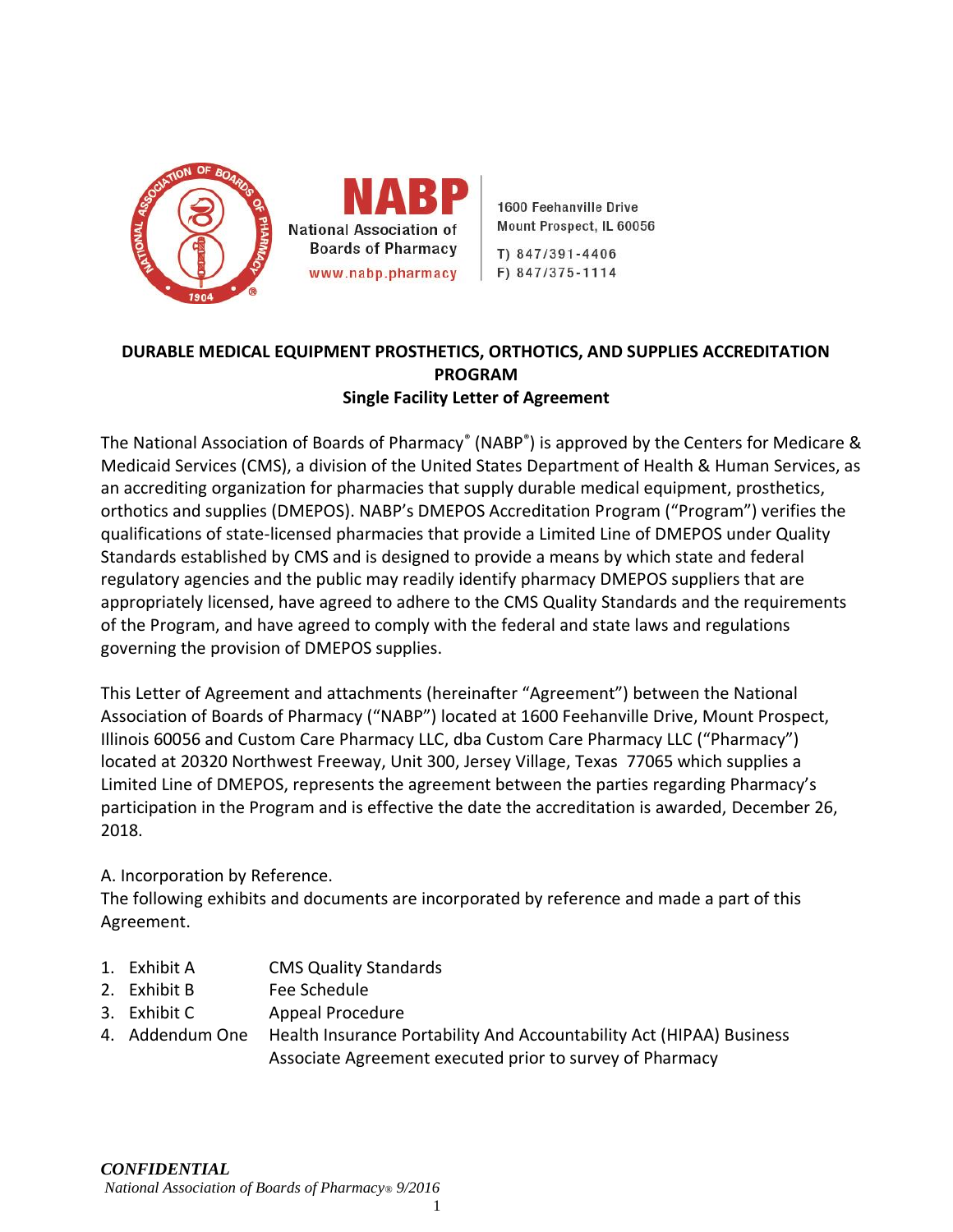# B. Definitions.

1. "Limited Line of DMEPOS" is the following durable medical equipment, prosthetics, orthotics, and supplies for which NABP is a CMS-approved accreditation provider:

- i. Diabetic equipment and supplies
- ii. Enteral and parenteral nutrients, equipment, and supplies
- iii. Off-the-shelf, non-custom products and supplies, including:
	- 1. Orthotics
	- 2. Mobility aids
	- 3. Wound care supplies
	- 4. Medical
	- 5. Urological aids
	- 6. Respiratory aids
- iv. Such other DMEPOS products for which CMS, from time to time, may approve NABP as an accreditation provider.

2. "Program" is NABP's DMEPOS accreditation program, which is a voluntary program developed and implemented by NABP, pursuant to Quality Standards established and approved by CMS, that awards accreditation to qualifying pharmacies that have met the Program Requirements.

3. "Program Accreditation" is the recognition NABP awards to qualifying pharmacies that meet the Program Requirements.

4. "CMS Quality Standards" are the quality standards for the provision of DMEPOS as established and as may be modified from time to time by CMS.

5. "Program Requirements" are the requirements pharmacies must meet in order to obtain Program Accreditation, and include documentation and operational compliance with the CMS Quality Standards, valid licensure and provider status, absence of relevant legal or regulatory information as described and requested in the Program application, and this Agreement.

6. "Persons" include individuals, sole proprietors, partnerships, corporations, limited liability companies, and all other entities engaged as pharmacies.

# C. Accreditation.

- 1. Pharmacy agrees that accreditation has been awarded based upon its successful completion of the Program.
- 2. Pharmacy agrees to cooperate with NABP in the verification of its compliance with this Agreement and for purposes of determining whether to renew accreditation. NABP may itself, or through an independent third party designated by NABP, conduct unannounced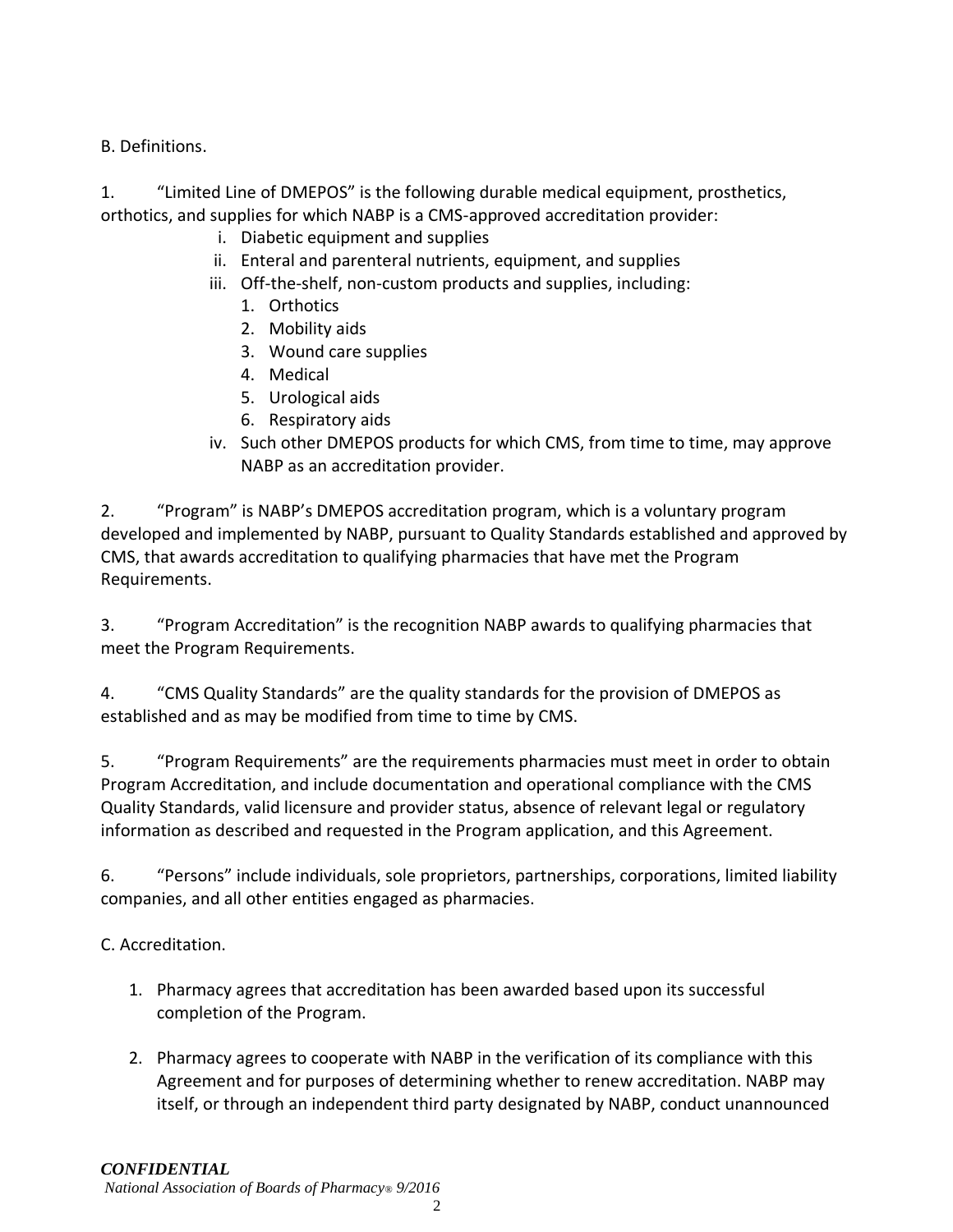on-site compliance reviews for accreditation renewal purposes, or based upon NABP's own initiative in response to complaints from third parties or information NABP receives indicating Pharmacy may not be in compliance with this Agreement.

a) NABP will perform an annual review to verify Pharmacy's licensure and its pharmacist's-incharge licensure and evaluate any information received concerning Pharmacy's compliance with this Agreement.

b) Once every three years after initial accreditation, NABP will perform a compliance review, which includes the components of the annual review described herein and an unannounced onsite survey to determine if Pharmacy is qualified for continued participation in the Program and, therefore, renewal of accreditation.

c) Pharmacy agrees to provide NABP and NABP's surveyors with sufficient access to its facility and records for purposes of conducting a compliance review to ensure that Pharmacy is in compliance with this Agreement. Pharmacy also agrees to permit and facilitate interviews with key Pharmacy personnel in order to evaluate compliance with this Agreement.

- 3. The parties agree that all information in the application documentation, renewal documentation, and information NABP, its employees, contractors, or surveyors obtain through the initial accreditation, compliance review, or accreditation renewal processes will be used for the purpose of evaluating Pharmacy's eligibility for renewal of accreditation or continued participation in the Program, as applicable. Such information shall be deemed confidential and shall not be disclosed, except to the extent that it is in the public domain, is requested by CMS, is legally required to be disclosed, or when NABP, its employees, contractors, or surveyors believe in good faith that the Pharmacy, Pharmacy's owners, or Pharmacy's or Pharmacy's owners' staffs engaged in or are engaging in conduct that violates state or federal law, in which case NABP will notify Pharmacy; however, NABP reserves the right to notify its member boards of pharmacy, CMS, or appropriate state or federal regulatory or law enforcement authorities. If NABP is legally required to disclose such information, NABP agrees to provide Pharmacy with reasonable advance written notice of the pending disclosure so that the Pharmacy can adequately object to or defend against said disclosure. Notwithstanding anything to the contrary herein, NABP reserves the right to share information with its member boards of pharmacy, CMS, or appropriate regulatory or law enforcement authorities concerning Pharmacy's accreditation status, any denial of accreditation, or any suspension or disqualification from the Program.
- 4. The parties further agree that Pharmacy may request a compliance review audit pursuant to the terms described in the Appeal Procedure.
- 5. The expenses of any initial accreditation evaluation, surveys, compliance reviews, and the process for renewal of accreditation shall be borne by the Pharmacy. Such expenses are set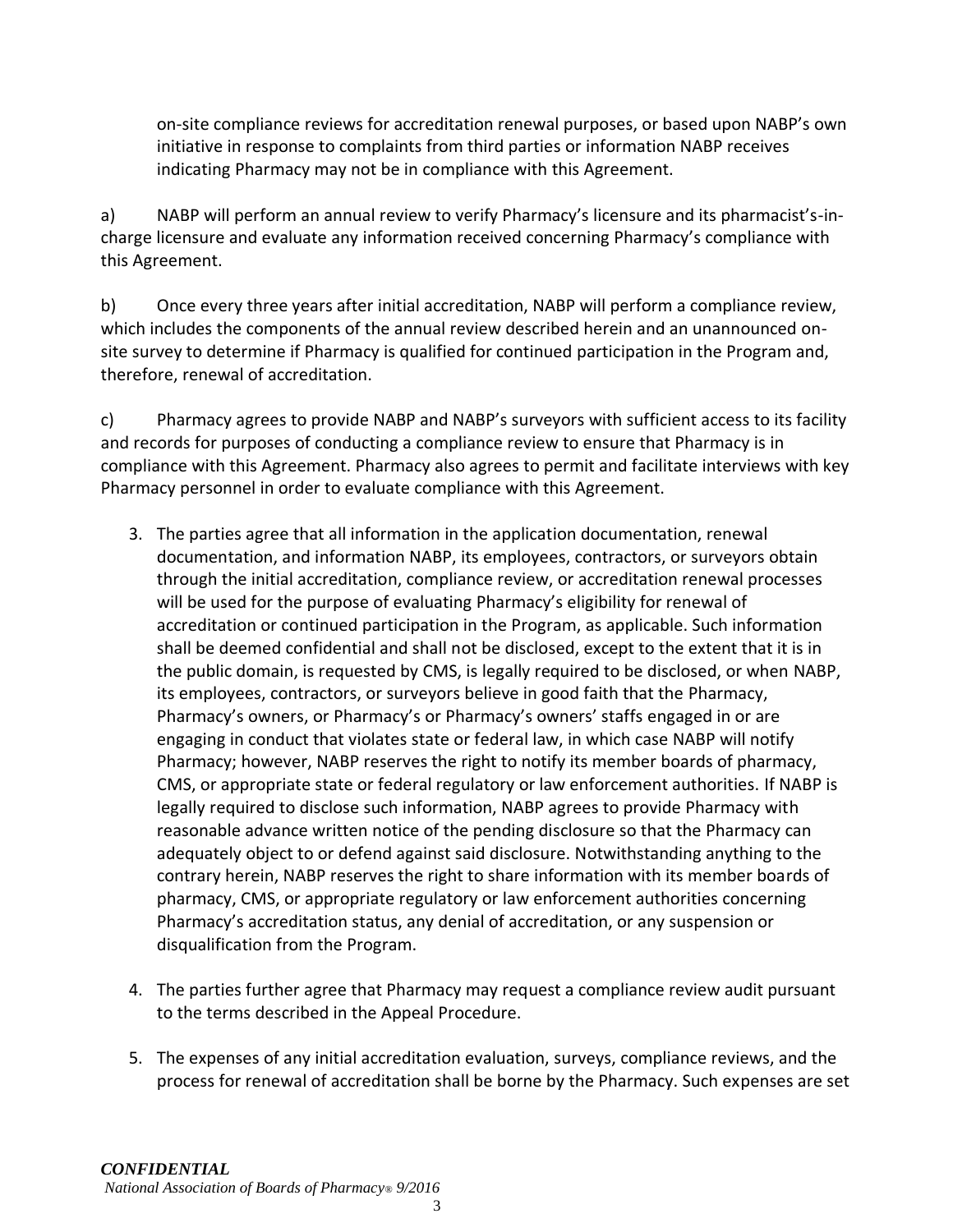forth in Exhibit B.

- 6. Unless otherwise agreed to by the parties, all fees and expenses for initial accreditation, surveys, compliance reviews, and renewal of accreditation must be paid in advance. Failure to remit payments due may result in NABP's termination of this Agreement and Pharmacy's disqualification from participation in the Program.
- 7. (a) Within thirty (30) days of any significant change in the application information or documentation provided to NABP, including but not limited to license or registration numbers, compliance officer, etc. Pharmacy agrees to notify NABP via a Program application form or some other suitable writing.

(b) Pharmacy agrees to notify NABP annually regarding any change in pharmacist-incharge.

(c) Pharmacy agrees to notify NABP within ten (10) days of a change in address, change in ownership, any merger with another business organization, or acquisition of another retail pharmacy business. Unless otherwise permitted by NABP, Pharmacy must submit an amended Program application, or other suitable writing permitted by NABP, and any applicable fees in order for it to qualify for continued Program Accreditation. NABP reserves the right to require removal of any Program Accreditation claims from any Pharmacy publication(s) and discontinuation of any use of NABP intellectual property during the period while the amended application or writing is under consideration by NABP. Pharmacy agrees to notify NABP in writing within ten (10) days of cessation of supplying the Limited Line of DMEPOS services described herein or cessation of all operations. On this notification, the Pharmacy shall affirm that all use and any references to its Program Accreditation have been discontinued and removed.

- 8. Should Pharmacy provide DMEPOS products in addition to the Limited Line of DMEPOS described herein and for which CMS requires accreditation, Pharmacy may seek accreditation for such additional DMEPOS products through another CMS-approved accreditation provider; however, Pharmacy agrees to provide NABP with prompt written notice of such accreditation provider's name, address, and additional DMEPOS products for which Pharmacy is seeking accreditation, within ten (10) days of engaging such provider. Program Accreditation will continue during the time that Pharmacy is seeking such accreditation from the CMS-approved accreditation provider; however, NABP is not responsible for the actions or omissions of the any such accreditation provider.
- D. Modification to Program Requirements.
	- 1. The CMS Quality Standards described in Exhibit A may be modified by CMS from time to time, in which case NABP may request and Pharmacy agrees to provide documentation or information demonstrating its compliance with such revised Standards. Pharmacy may also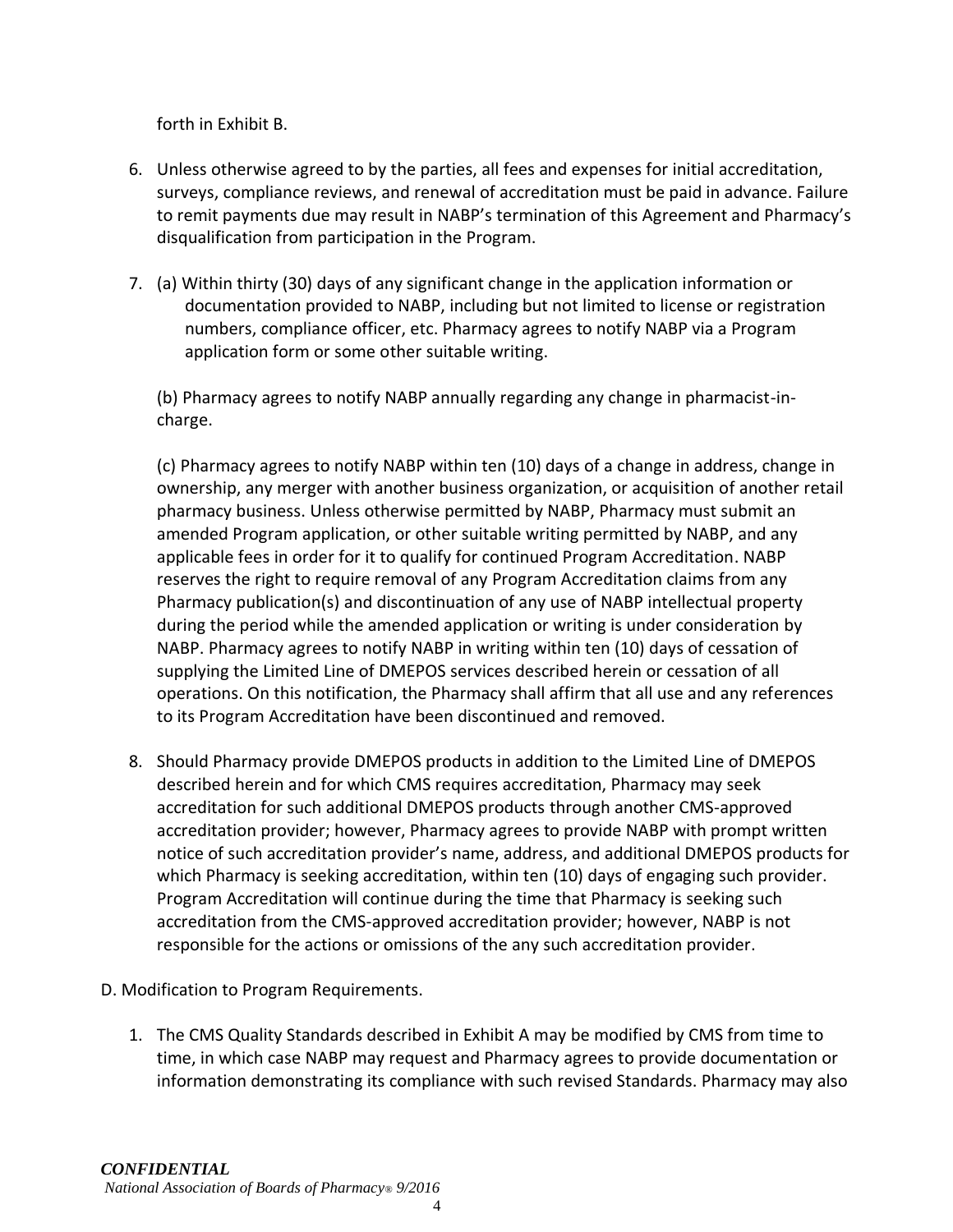elect to terminate this Agreement, per the terms and conditions set forth in Paragraph K3.

2. The Program Requirements may be modified by NABP from time to time upon at least thirty (30) days prior written notice to Pharmacy, at which time Pharmacy may terminate this Agreement, per Paragraph K3.

E. Publication of Program Accreditation.

1. Pharmacy acknowledges NABP's sole ownership of the Program documents, materials, and Program logos and all ownership rights thereunder, and agrees not to challenge or engage in any act that would interfere either directly or indirectly with such ownership. Pharmacy will not assert or seek any rights in or protection of any kind, other than those granted under this Agreement.

2. NABP grants Pharmacy a limited, nonexclusive, and non-transferable authorization to publish its accreditation under the Program in such media as press releases, its website, and in general business discussions; however, Pharmacy must properly credit NABP's intellectual property, such as NABP<sup>®</sup>. Any request to otherwise use NABP's trademarks, such as Program logos, requires NABP's prior written authorization and will be subject to terms and conditions established by NABP.

3. Pharmacy agrees that Program Accreditation does not constitute an endorsement by NABP of Pharmacy, the quality of any products dispensed or supplied by or any services provided by Pharmacy. Pharmacy may not sublicense, transfer, or assign its Program Accreditation or any permission to use NABP's intellectual property without the prior written authorization of NABP.

F. Right of Publicity by NABP.

Pharmacy grants NABP a non-exclusive, royalty-free license during the term of this Agreement to use and distribute the following information about Pharmacy in NABP's current list of DMEPOSaccredited pharmacies located on NABP's website, in Program brochures, NABP's newsletters, and in other NABP publications, which includes but is not limited to:

- 1. Pharmacy name and address;
- 2. Date of accreditation;
- 3. Program Accreditation is valid for three years;
- 4. Other information agreed to herein, or that may be agreed to by the parties.
- G. Loss of Qualification.

In accordance with this Agreement, NABP at its sole discretion may, at any time, disqualify Pharmacy from participation in the Program if:

#### *CONFIDENTIAL*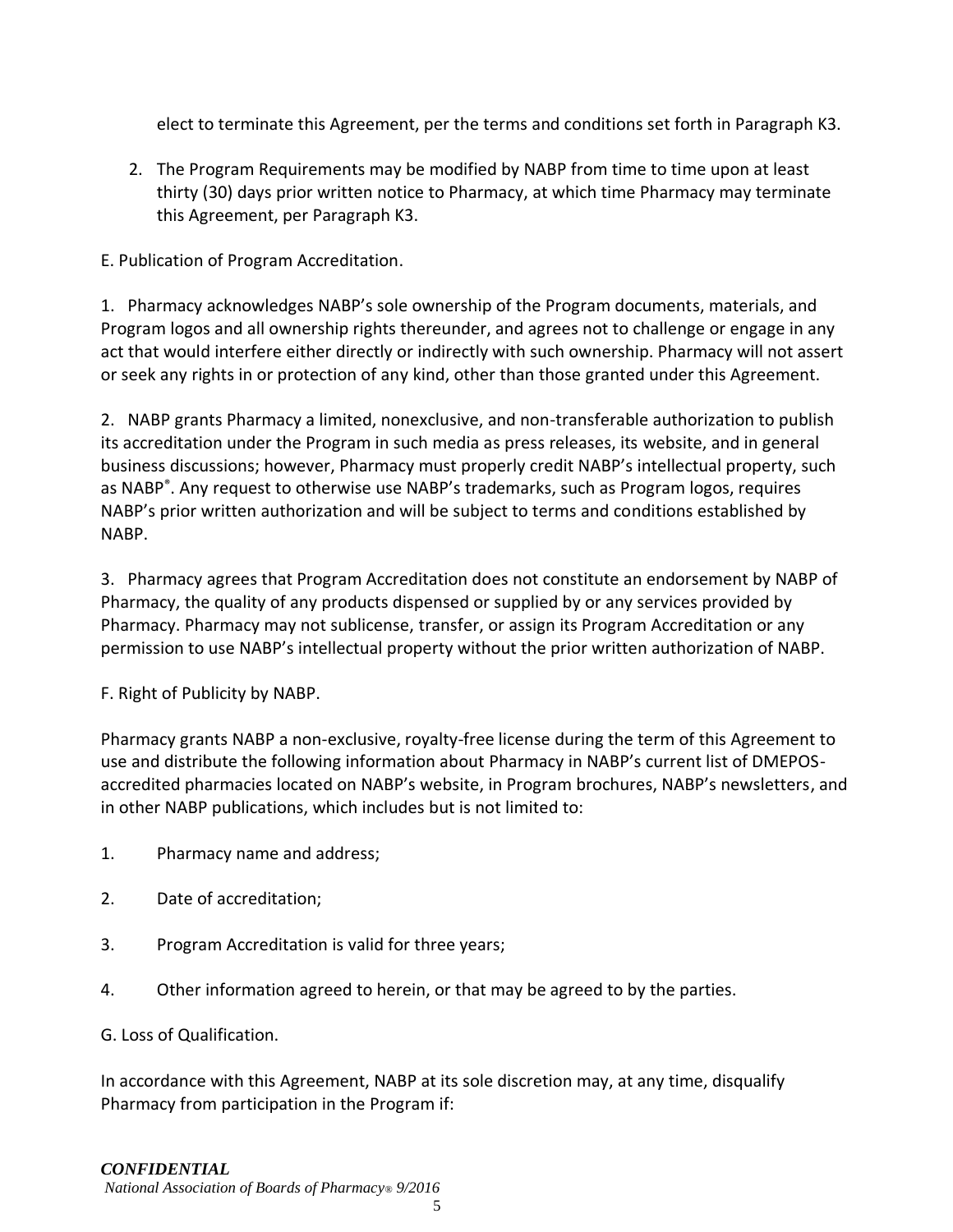1. Pharmacy, Pharmacy owners, employees, affiliates, or agents violate any term of this Agreement;

2. Any documentation submitted to NABP on behalf of the Pharmacy, including the initial application and documentation for accreditation, is falsified in any manner;

3. Pharmacy, or any Pharmacy officer, Compliance Officer (CO), pharmacist-in-charge, or any principals or owners who directly or indirectly own greater than ten percent (10%) interest in the Pharmacy (with the exception of publicly held corporations) who are employed by or providing services on behalf of Pharmacy is/are (i) convicted of any felony or violation of any state or federal drug, device, DMEPOS, or fraud statute, or (ii) subject to a final judgment or decree of disciplinary action issued by a board of pharmacy or governmental authority;

4. Pharmacy, or any Pharmacy officer, CO, pharmacist-in-charge, or any principals or owners who directly or indirectly own greater than ten percent (10%) interest in the Pharmacy (with the exception of publicly held corporations) who are employed by or providing services on behalf of Pharmacy engages in any conduct that (i) is a violation of state or federal law, (ii) is not in compliance with this Agreement, or (iii) is found by NABP to be detrimental to the public health or welfare;

5. Pharmacy, or any Pharmacy officer, CO, pharmacist-in-charge, or any principals or owners who directly or indirectly own greater than ten percent (10%) interest in the Pharmacy (with the exception of publicly held corporations) who are employed by or providing services on behalf of the Pharmacy is/are currently or become the subject of an investigation or is/are charged by any board of pharmacy or governmental authority;

6. Pharmacy files for or is currently a party to bankruptcy proceedings;

7. Pharmacy publishes its Program Accreditation or uses NABP intellectual property in a manner that is false, inaccurate, or in violation of this Agreement or the terms or conditions of any NABP authorization to publish or display its Program Accreditation.

8. Pharmacy is disqualified from participation in or is denied accreditation or credentialing by any other accreditation or credentialing program, governmental authority, or entity, such as NABP's Verified-Internet Pharmacy Practice Sites® (VIPPS®) or Verified-Accredited Wholesale Distributors® (VAWD® ) programs, CMS-approved DMEPOS accreditation provider, etc; or

9. NABP fails to timely receive the Pharmacy's written notice of appeal of the suspension and fee payment.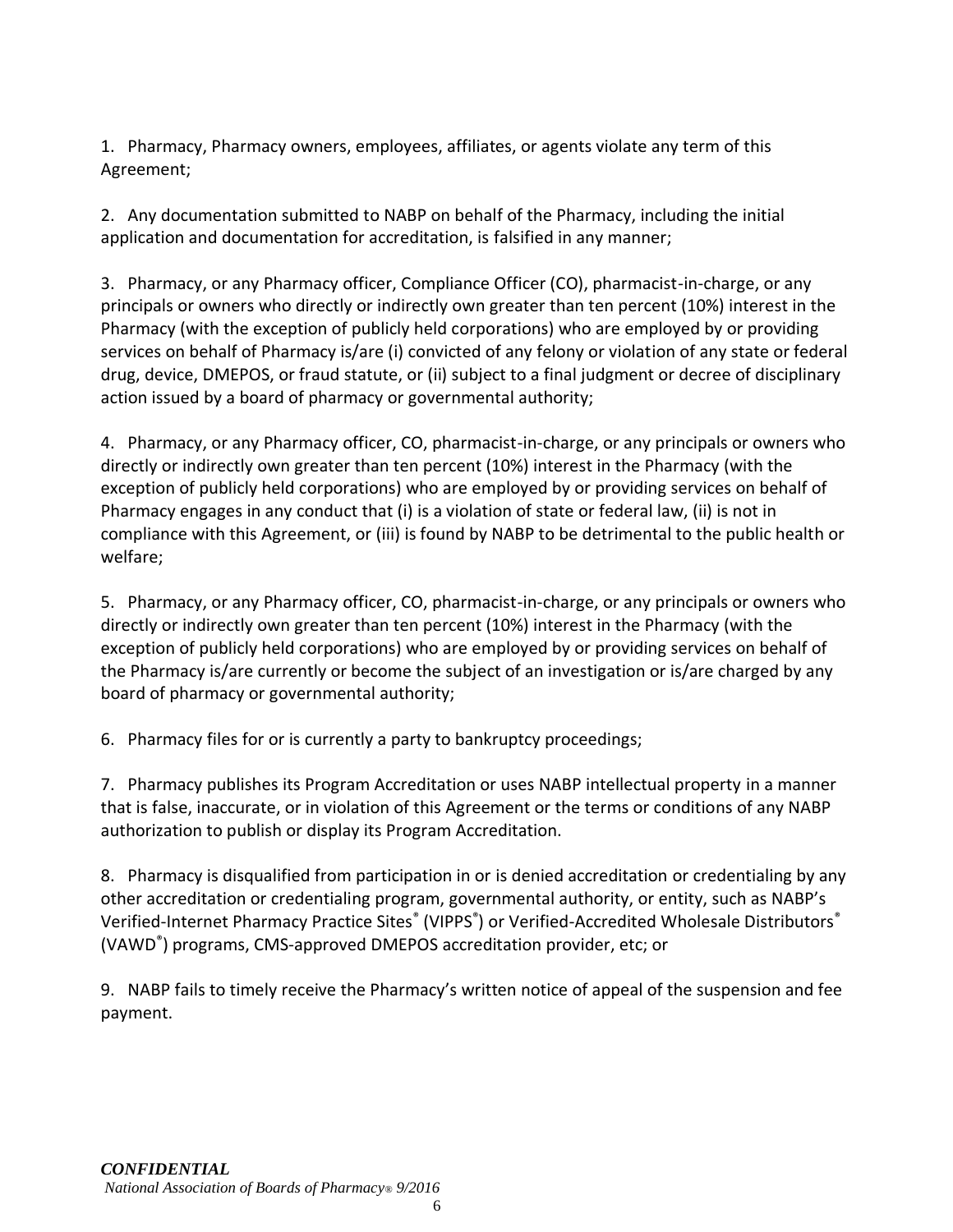H. Suspension From the Program.

1. In the event a complaint is filed with NABP concerning Pharmacy, or NABP obtains information indicating the Pharmacy is not in compliance with CMS Quality Standards or the terms or conditions of this Agreement, then:

a) The Accreditation Committee of NABP will review the matter, and will notify Pharmacy in writing of the impending suspension of Program Accreditation, and the basis thereof.

b) Pharmacy may respond to the charge, in which case such response shall be in writing and shall be sent to the Executive Director/Secretary of NABP within twenty-one (21) days of the date of the notice. Within ten (10) days thereafter, the Executive Director/Secretary shall forward copies of the Pharmacy response to the Accreditation Committee. The Accreditation Committee will then review the facts relating to the allegations, including any Pharmacy response, and shall determine if sufficient grounds exist to temporarily suspend Pharmacy from participation in the Program. If no response to the allegations is received or the Accreditation Committee determines that the allegations are true, then Pharmacy will be sent a written notice of the Accreditation Committee's decision that Pharmacy's participation in the Program is temporarily suspended.

c) Pharmacy must remove all claims and references to Pharmacy being accredited under the Program as well as any NABP intellectual property from all displayed locations within ten (10) days of the date on the notice of temporary suspension. NABP reserves the right to display a notice that the Pharmacy's participation in the Program has been suspended, and further reserves the right to share with its member boards of pharmacy, CMS, or regulatory or law enforcement authorities information pertaining to the temporary suspension of Pharmacy from the Program.

I. Appeal From Suspension.

1. In the event that Pharmacy is suspended by the Accreditation Committee of NABP, Pharmacy may appeal the decision, as an Appellant, in accordance with the terms and conditions of the Appeal Procedure attached as Exhibit C.

2. Except as otherwise agreed to by the parties, if all claims and references to Program Accreditation as well as all NABP intellectual property are not removed within the required time frame, as set forth in Exhibit C, or if a written notice of appeal and fee payment are not received by NABP within the required time period as set forth in Exhibit C, the temporary suspension converts to disqualification from the Program with no further rights of internal appeal.

3. Appellant shall have no further rights to internal appeal after either the Appellate Commission has rendered a decision to disqualify Appellant from the Program.

4. If Appellant is disqualified, NABP shall not consider any future requests for accreditation from Pharmacy until all findings and bases for the disqualification are remedied and resolved.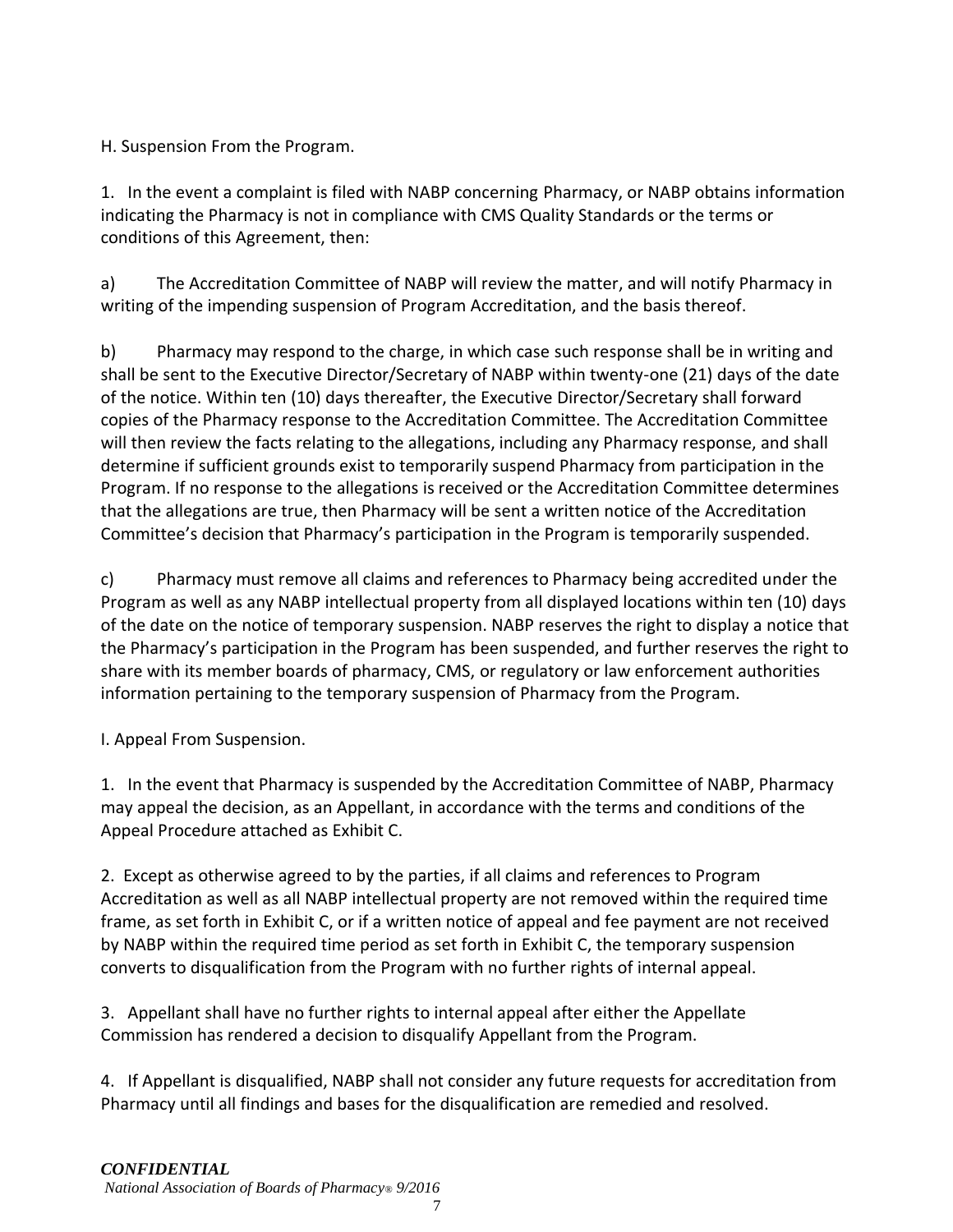5. NABP reserves the right to share with its member boards of pharmacy, CMS, or regulatory or law enforcement authorities information pertaining to the disqualification of Pharmacy from the Program.

J. Term of This Agreement.

1. The term of this Agreement shall begin upon the date the DMEPOS accreditation was awarded and shall extend through three (3) years (unless earlier terminated under the provisions of paragraph K. Thereafter, the Agreement shall automatically extend for one (1) year periods unless either party notifies the other in writing within sixty (60) days of the expiration of the initial three (3) year term, or any one year extension thereof, of its election to terminate the Agreement.

K. Termination of Agreement.

1. NABP may terminate the Agreement in writing upon the occurrence of any of the following:

a) Pharmacy's failure to appeal a suspension in accordance with the Appeal Procedure set forth in Exhibit C;

b) Pharmacy's failure to timely remove all claims and references to Program Accreditation and any NABP intellectual property from all displayed locations in accordance with the Appeal Procedure set forth in Exhibit C;

c) A determination by the Appellate Commission that Pharmacy is disqualified from participation in the Program;

d) The Pharmacy fails to timely pay to NABP any required fees, or fails to pay the expenses and other fees of the Appellate Commission in accordance with the Appeal Procedure set forth in Exhibit C;

e) Following written notice from NABP, Pharmacy or its owners prohibit NABP from performing one or more on-site surveys, compliance reviews, or accreditation renewals or otherwise refuse to provide sufficient access to Pharmacy's records or facility, or refuse to permit or facilitate interviews with one or more key personnel; or

f) NABP's election upon at least ten (10) days written notice to Pharmacy to discontinue the Program or NABP's participation as a CMS-approved accreditation provider in accordance with any applicable regulations.

2. If this Agreement is terminated pursuant to paragraphs K.1.f) or K.3, then Pharmacy shall be entitled to a prorated refund of the unused portion of any prepaid store or annual participation fee; however, if NABP has commenced licensure verification work for Pharmacy, then Pharmacy will not be entitled to such a refund. In the event that Pharmacy has prepaid any survey fee(s)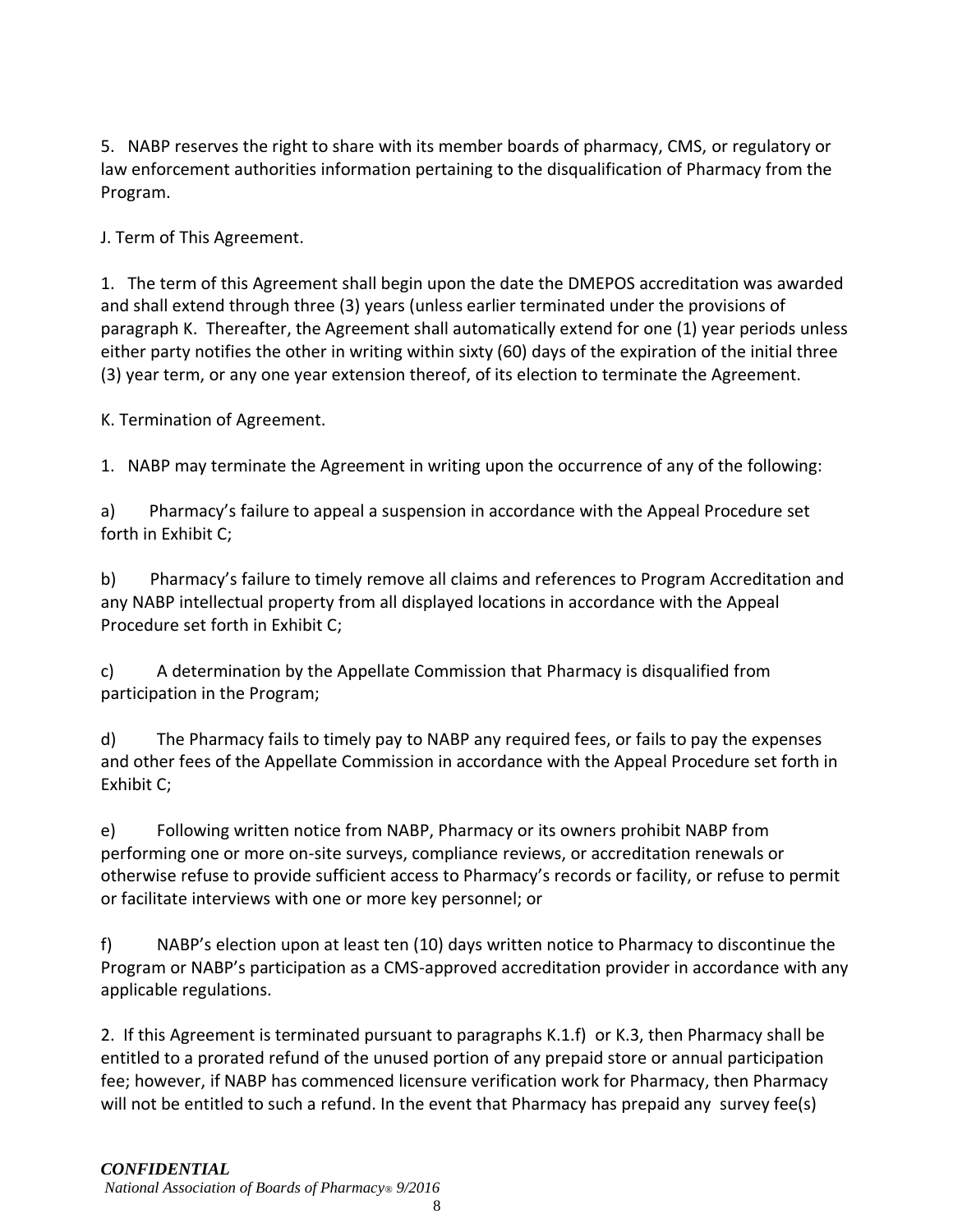and termination of this Agreement occurs pursuant to paragraph K.1.f) or K.3, then Pharmacy is entitled to receive a refund of such survey fee(s), so long as travel arrangements have not been completed for the performance of such survey. NABP may withhold from the refund any costs or fees owed to NABP for such things as administrative fees, reviewing an appeal, convening the Appellate Commission, performing a compliance survey, performing accreditation renewal activities, etc.

# 3. Termination by Pharmacy.

Pharmacy may terminate the Agreement upon thirty (30) days written notice to NABP. No prorated refund of the unused portion of any prepaid store or annual participation fee will be paid to Pharmacy, unless NABP implements new or revised DMEPOS Criteria and Pharmacy wishes to terminate the Agreement. In the event that Pharmacy has prepaid survey fee(s), then the Pharmacy is entitled to receive a refund of such survey fee(s), so long as travel arrangements have not been completed for the performance of such survey.

Unless otherwise permitted by NABP, Pharmacy may not terminate this Agreement once NABP has initiated a suspension action as described herein.

# 4. Effect of Termination on Rights.

Upon termination, all rights and benefits granted to Pharmacy under this Agreement shall terminate and Pharmacy shall immediately cease using any NABP intellectual property authorized under this Agreement and representing itself as being Program Accredited. NABP shall immediately cease using Pharmacy's name and related information on its web page and other materials.

# L. Fees.

1. Pharmacy shall timely pay all fees, including survey and yearly participation fees, computed in accordance with Exhibit B.

2. Unless otherwise agreed, any survey fees must be paid in advance of the initial award of Program Accreditation or before any triennial compliance review is performed as applicable, including any survey fees related to compliance verification or other reviews performed to allow NABP to retain confidence in Pharmacy's continued participation in the Program.

3. NABP will prepare an invoice describing the services to be provided to the Pharmacy and the fees that are due. Pharmacy agrees to pay to all NABP-invoiced fee amounts in accordance with the terms specified on the invoice. Pharmacy agrees all payments shall be in United States dollars and in the form of a check, money order, ACH transfer, wire transfer or credit card payments. NABP does not accept credit card payments for any invoices or fees over \$10,000. If Pharmacy pays any fee through an ACH or wire transfer or similar process, Pharmacy agrees not to perform a reverse ACH or wire transfer without the prior written approval of NABP.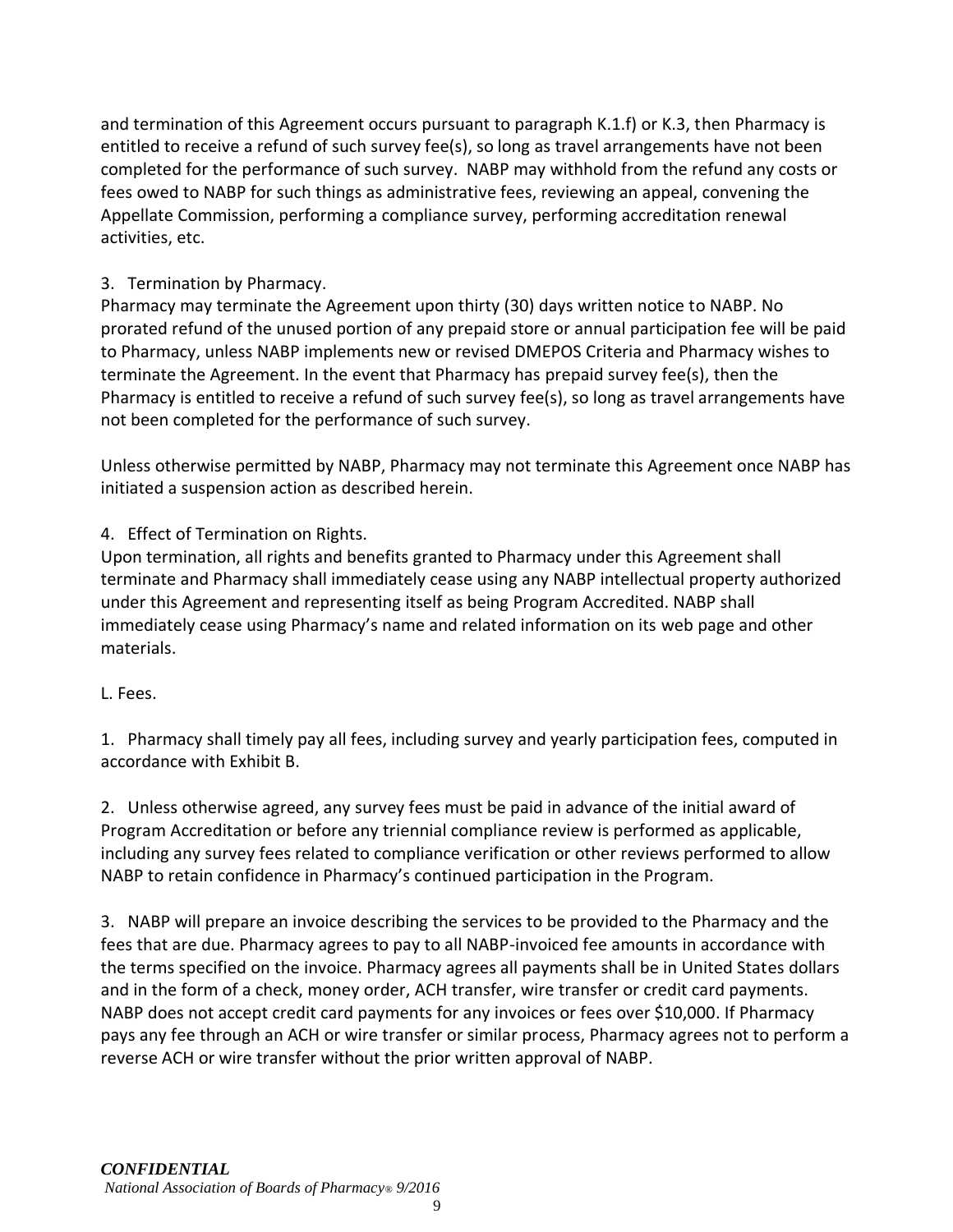4. NABP shall submit to Pharmacy and Pharmacy shall accept all invoices sent through regular mail, facsimile, or email. Pharmacy will not require NABP to use a vendor registration, invoicing, or purchase order system or similar process for any purpose under this Agreement. Pharmacy agrees that the submission of any invoice or the receipt of any payment under this Agreement shall not be conditioned upon NABP accepting terms or conditions that are not already set forth in this Agreement. Pharmacy shall not impose any fees upon NABP in connection with any particular method of providing an invoice to the Pharmacy or receiving payment from Pharmacy.

M. Pharmacy Representations and Warranties.

Pharmacy represents and warrants the following:

1. All of the information in Pharmacy's completed Program application and the documentation submitted with the application is accurate and truthful to the best of Pharmacy's knowledge, and all information and documentation subsequently submitted:

- a) in support of the initial application
- b) in any accreditation renewal process

OR

c) in support of any compliance review or survey process will be accurate and truthful to the best of Pharmacy's knowledge.

2. Pharmacy owners, Pharmacy, Pharmacy staff and Pharmacy owners' staff are not currently individually and/or collectively under formal investigation, indictment, prosecution and have not been convicted or had a license, registration, or provider number or status denied, disqualified, excluded, fined, placed on probation, suspended, revoked, or otherwise disciplined or sanctioned over the past five (5) years by any governmental entity or self-regulation program in any country, for violation of any governmental statutes, rules or regulations under or related to the drug laws or criminal laws of any such jurisdiction.

- a) Pharmacy will inform the Executive Director/Secretary of NABP in writing in a format to be agreed to by the parties, if the Pharmacy owners, Pharmacy, Pharmacy staff, or Pharmacy owners' staff become the subject of such an investigation, indictment or charges, prosecution, conviction regardless of plea, or disciplinary order or sanction as described herein, within thirty (30) days of learning of same;
- b) Pharmacy shall not be required to report any investigations that do not constitute public information under local, state, or federal securities laws, rules, or regulations.
- 3. Pharmacy is and will remain in compliance with this Agreement; and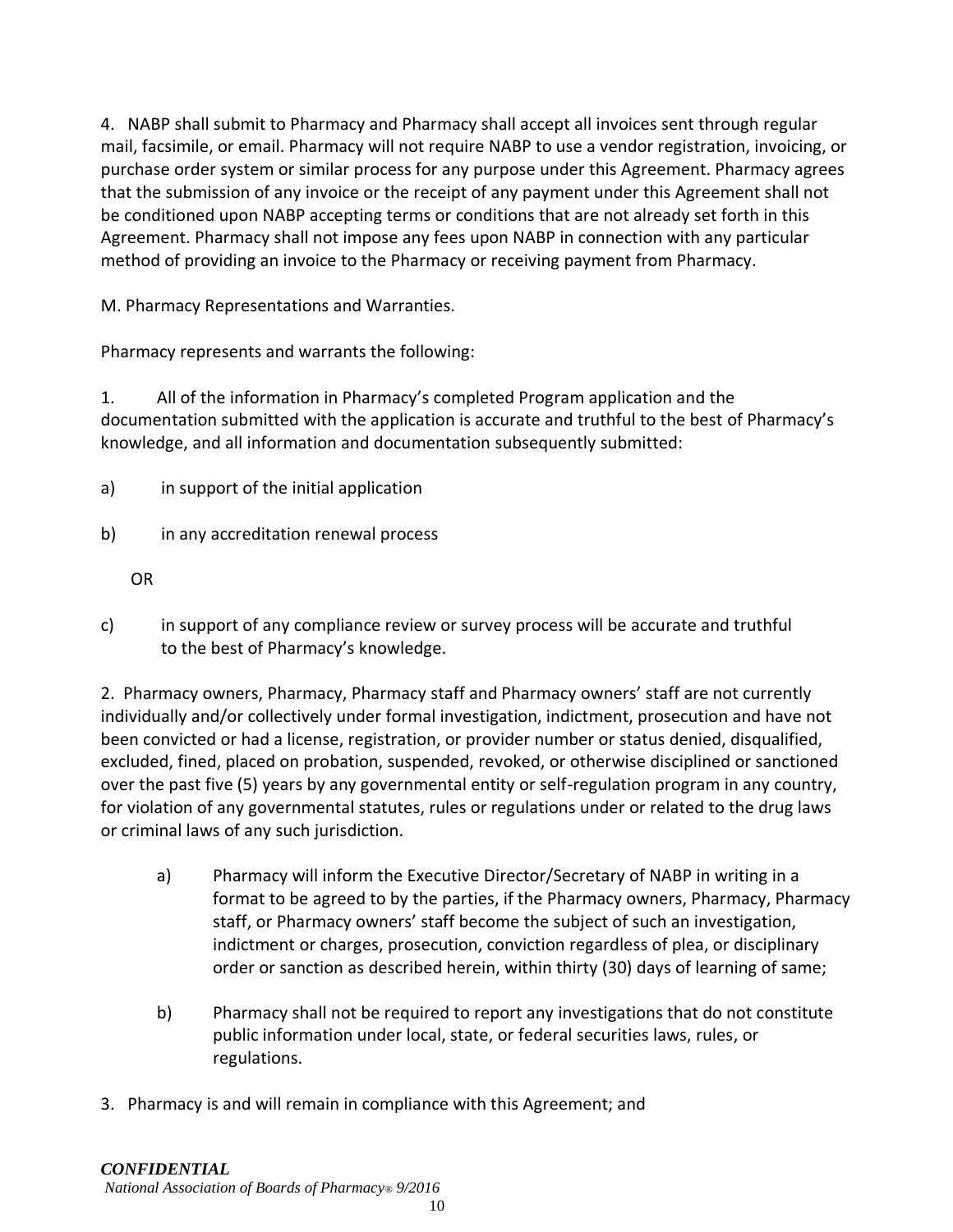4. The individual signing on behalf of the Pharmacy has the authority to bind Pharmacy to the terms of this Agreement.

N. Warranty Disclaimer/Indemnification.

1. All grants of the right to claim Program Accreditation or to use NABP's intellectual property under this Agreement are made with no express or implied warranty by NABP.

2. Pharmacy agrees to indemnify and hold NABP harmless against any claim, loss, lawsuit, damage, or expense, including, without limitation, reasonable attorney's fees, arising out of:

a) Any failure on the part of the Pharmacy or its owners to comply with any term of this Agreement;

b) Any content in any advertisement, brochure, or other publication released to the public and any content on any internet site or any other site substantially owned or controlled by Pharmacy or its owners including, but not limited to, any claim related to infringement, misappropriation or other violation of a right of another person (including, without limitation, a copyright, right of privacy or publicity, or trade secret claim), or a claim for defamation or obscenity;

c) The offering, performance, sale, or distribution of any drug, product, or service by Pharmacy or its owners; or

d) The actions or omissions of any third party accreditation provider engaged by Pharmacy.

O. Consequential Damages Waiver, Limitation of Liability.

- 1. Neither party shall be liable to the other for any indirect, incidental, or consequential damage or damages from lost profits or lost use.
- 2. The maximum aggregate liability of NABP for all claims arising out of or relating to this Agreement, regardless of the form or cause of action, shall be total fees paid by Pharmacy to obtain Program Accreditation for the first year under this Agreement, as set forth in Exhibit B.

P. Pharmacy Responsibility for Other Entities.

Any act or omission by any Pharmacy owners, subsidiary, outlet, partnership, or other pharmacy or organization in Pharmacy's network that involves the distribution of DMEPOS and that is contrary to any of the terms or conditions of this Agreement may be deemed by NABP as the act or omission of the Pharmacy.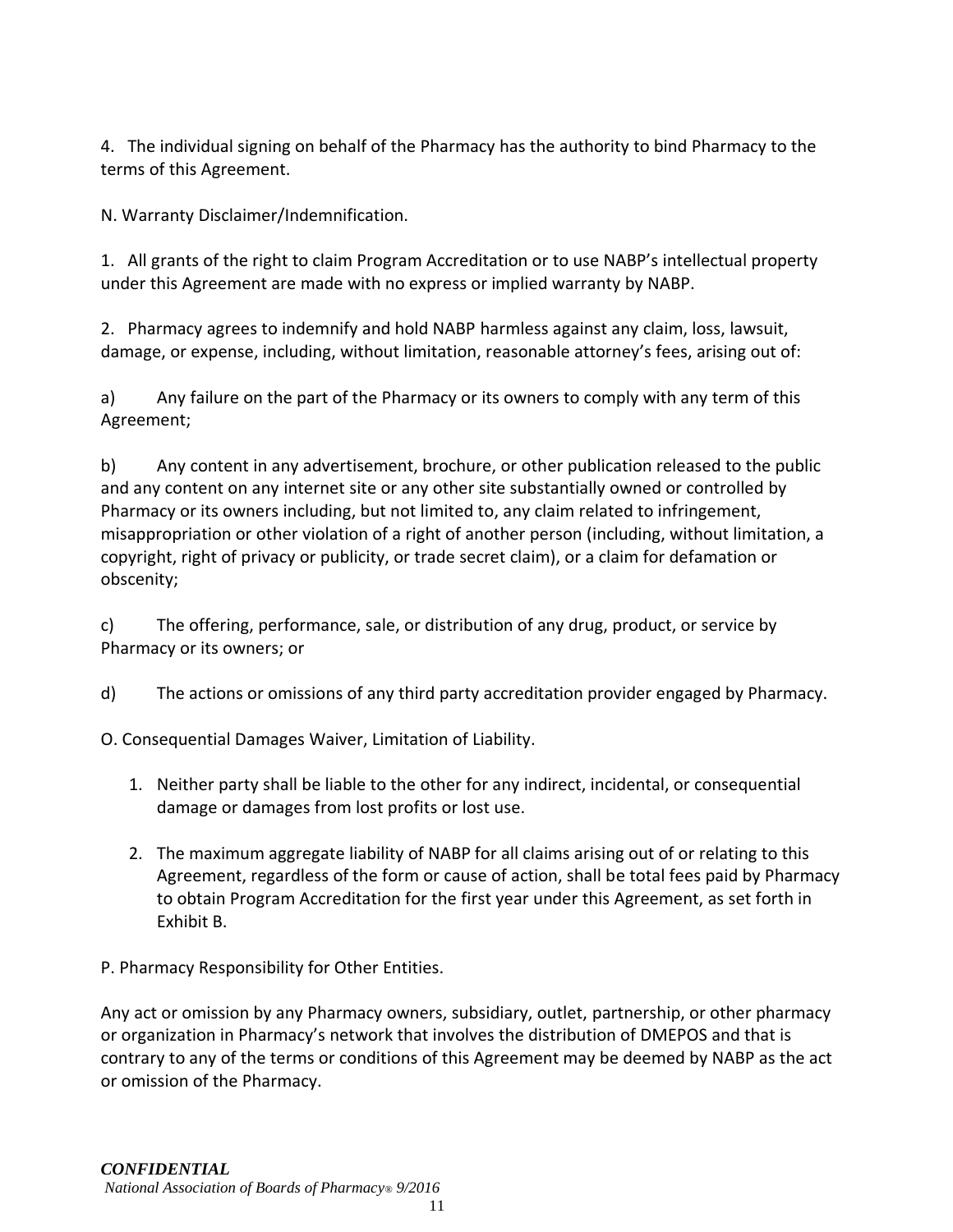# Q. Notices/Modification.

All notices under this Agreement shall be in writing and shall be sent to the addresses indicated in this Agreement or at such other addresses as a party may indicate in a written notice to the other party to this Agreement. The terms of this Agreement cannot be amended or modified except upon a prior written agreement signed by Pharmacy and the Executive Director of NABP.

R. Entire Agreement/No Third Party Beneficiaries.

This Agreement embodies the whole agreement and supersedes any prior agreements, understandings, and obligations between the parties.

Nothing in this Agreement is intended, nor will be deemed, to confer rights or remedies upon any person or legal entity not a party to this Agreement.

# S. Force Majeure.

The parties shall not be liable for any delay or failure of performance of this Agreement if such failure is caused by acts of God, war, governmental decree, power failure, judgment or order, strike, terrorism, communications failure, equipment or software malfunction, or other circumstances, whether or not similar to the foregoing, which are beyond the reasonable control of such party.

# T. Severability.

The provisions of the Agreement are severable. If any provision is determined by a court of competent jurisdiction or a governmental regulatory entity to be invalid or unenforceable, in whole or in part, that provision shall be construed or limited in such a way as to make it enforceable and consistent with the manifest intentions of the parties. If such construction or limitation is impossible, the unenforceable provision will be stricken, and the remaining provisions of this Agreement will remain valid and enforceable.

# U. Waiver.

The failure of either party to exercise any of its rights regarding a breach of this Agreement shall not be deemed to be a waiver of such rights nor shall the same be deemed to be a waiver of any subsequent breach.

# V. Surviving Paragraphs.

The terms and conditions of this Agreement shall survive the expiration or termination of this Agreement.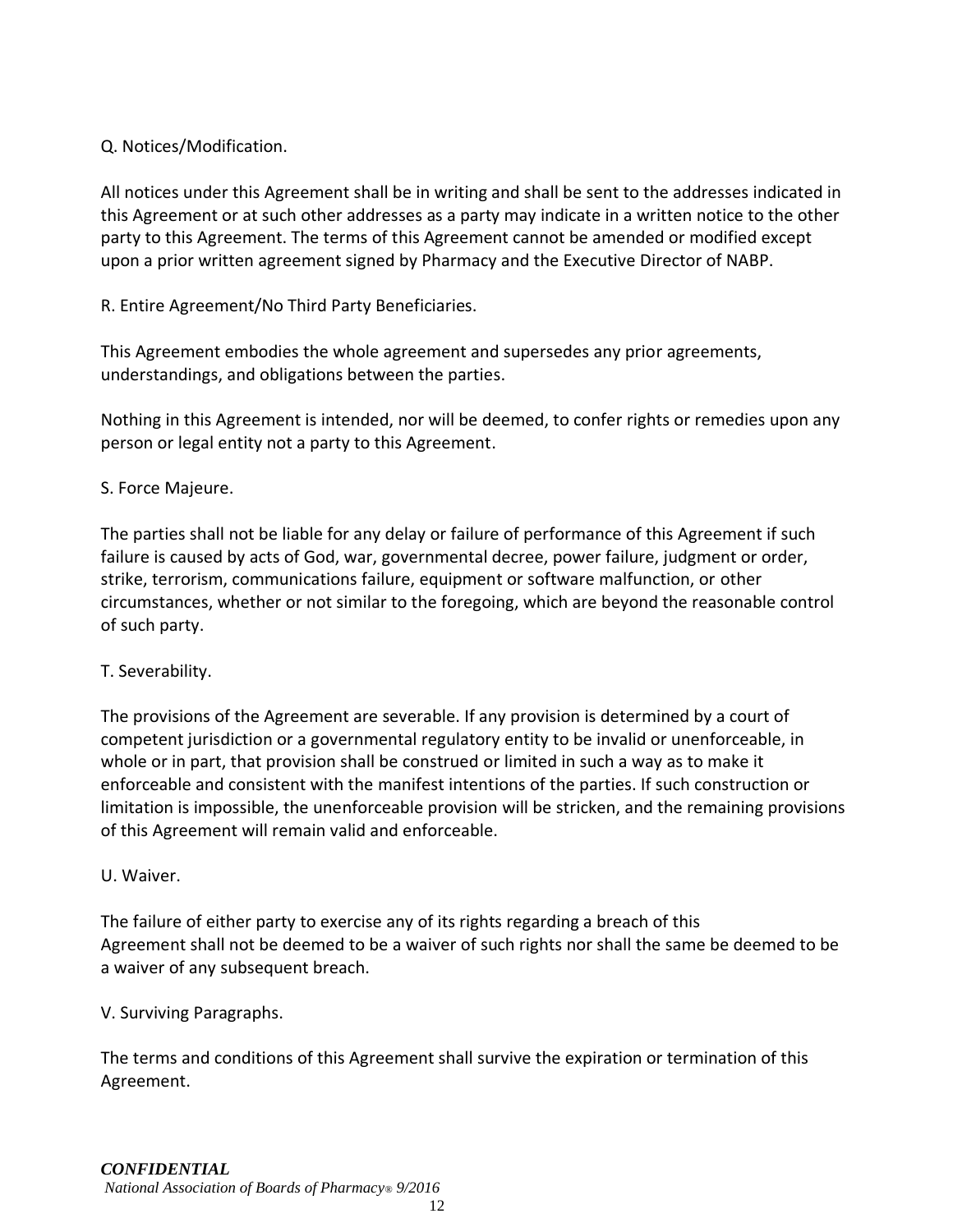# W. Governing Law.

This Agreement shall be governed by and interpreted under the laws of the State of Illinois in the United States of America, without regard to its conflict of laws provisions. For any legal proceeding, lawsuit, action, dispute, or claim in connection with this Agreement, the parties hereby consent and submit to the exclusive jurisdiction of a state or federal court, or alternative dispute resolution forum, located in Cook County, Illinois (collectively "Court"), agree to commence any action in the Court, and waive any objection to the laying of venue of any such action in the Court. Should the parties agree to resolve any dispute arising out of or in connection with this Agreement through arbitration, arbitration shall be conducted in Illinois by a reputable arbitration organization agreed to by the parties and in accordance with Illinois law. Notwithstanding anything herein to the contrary, all matters pertaining to CMS provider/supplier numbers or participation or status, CMS competitive bidding, and the like shall be governed and interpreted under applicable federal laws and rules.

# X. Assignability.

1. This Agreement may not be assigned by either party without the written consent of the other.

2. The terms and conditions of this Agreement shall be binding upon the heirs, personal representatives, assignees, and successors of the parties.

This Letter of Agreement is executed by the parties as of the date and year appearing below.

# Y. Federal Law.

In the event any provision of this Agreement shall be contrary to the law of the United States of America in regard to Pharmacy's participation in the Program, federal law shall be deemed applicable and this Agreement shall be deemed modified but only to the extent necessary to meet the requirements of such law.

# Z. Insurance.

The parties agree to maintain current and sufficient liability, property, worker's compensation and other applicable insurance policies through a reputable insurance agency(s) to protect themselves against any claims that may arise pursuant to the services or activities that may be performed pursuant to this Agreement.

# AA. Headings.

The headings contained in this Agreement are for the purpose of convenience only and are not intended to define or limit the contents of the provisions contained therein.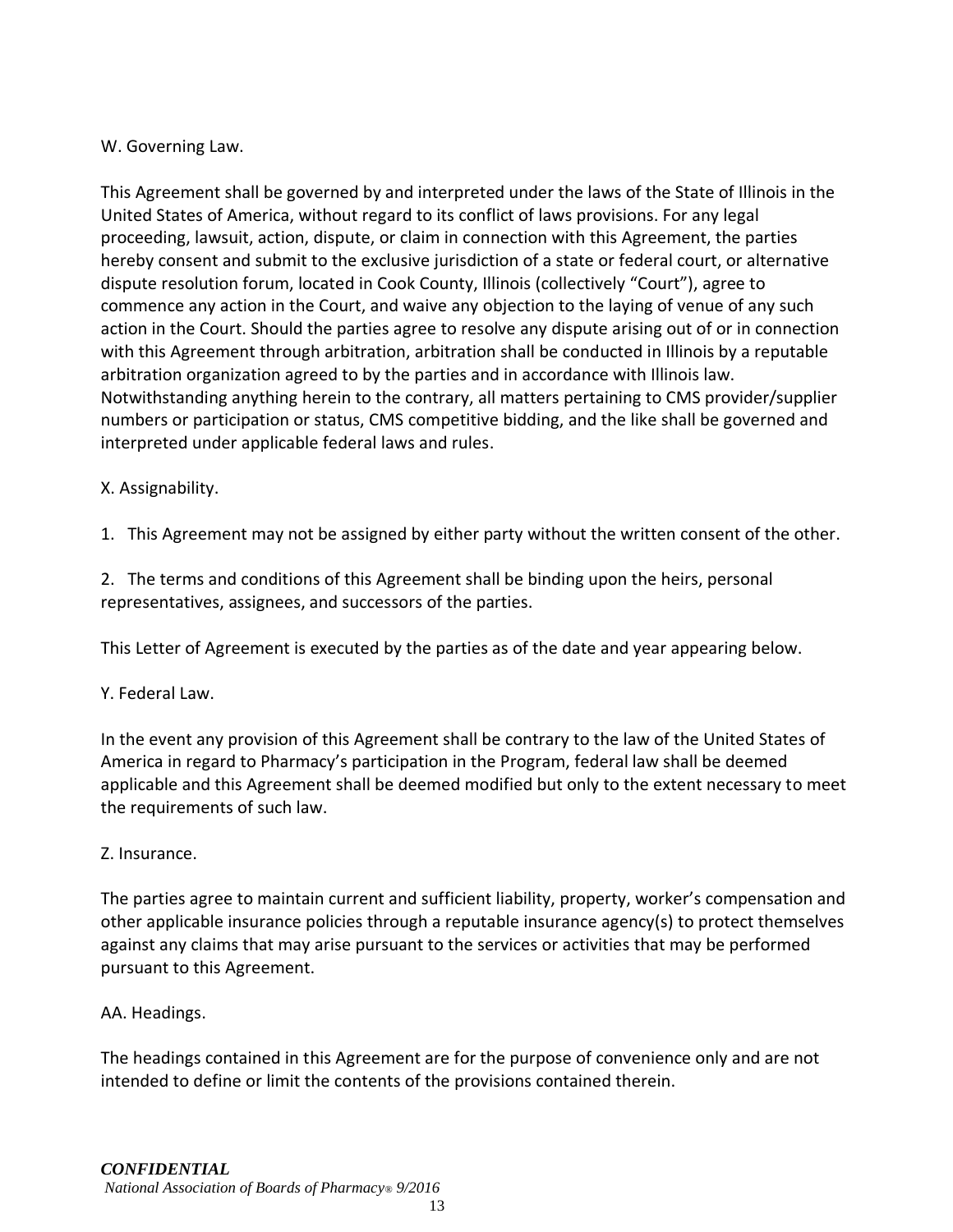This Letter of Agreement is executed by the parties as of the date and year appearing below.

**National Association of Boards of Pharmacy Custom Care Pharmacy LLC 1600 Feehanville Drive dba Custom Care Pharmacy LLC Mount Prospect, IL 60056**

**and on behalf of its owners 20320 Northwest Freeway, Unit 300 Jersey Village, TX 77065**

| <b>Signature</b>                        | <b>Signature</b>     |
|-----------------------------------------|----------------------|
| <b>Date</b>                             | <b>Date</b>          |
| <b>Printed Name: Carmen A. Catizone</b> | <b>Printed Name:</b> |
| Title: Executive Director/Secretary     | Title:               |
|                                         |                      |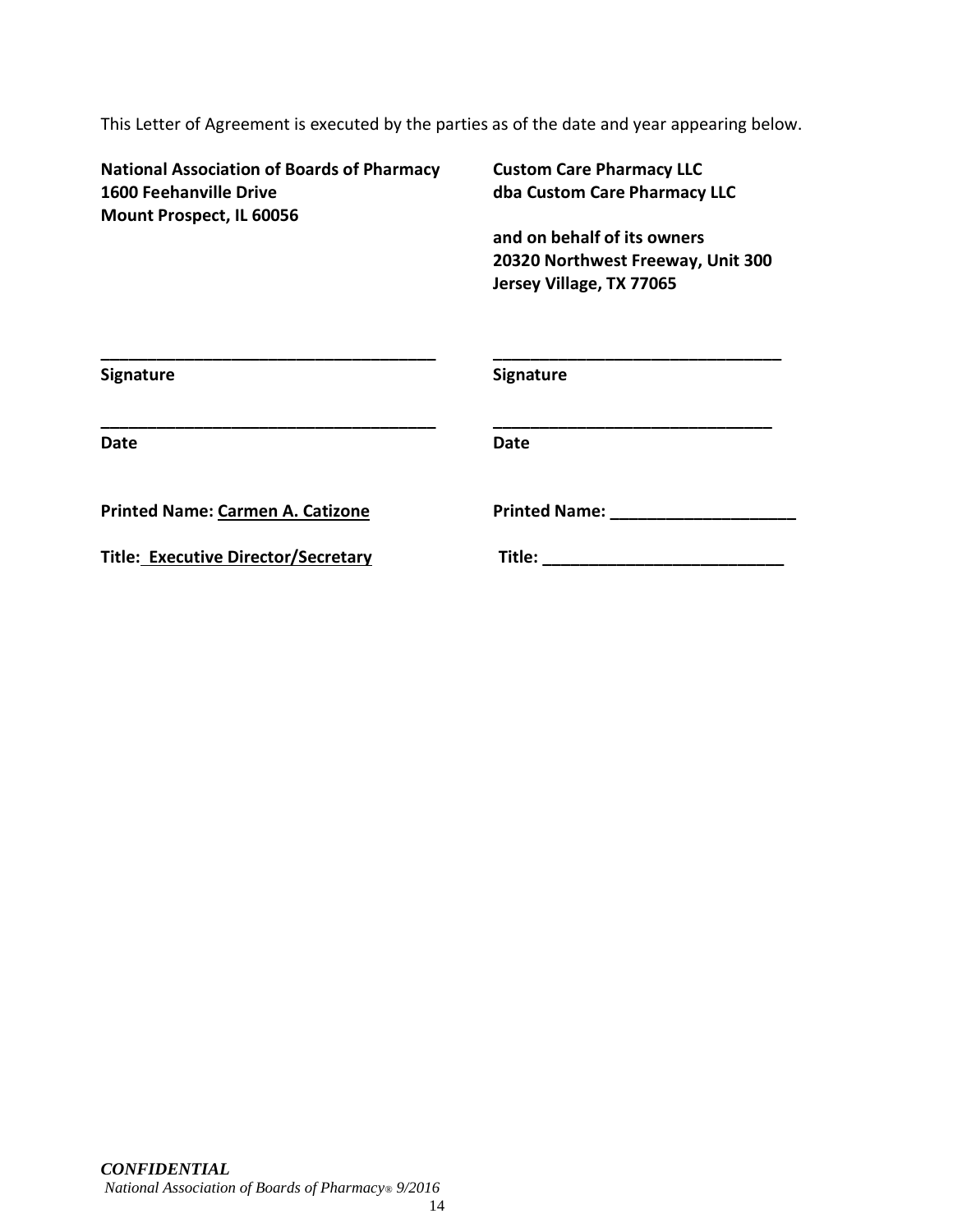#### **Exhibit A**

# **Durable Medical Equipment, Prosthetics, Orthotics, and Supplies (DMEPOS) QUALITY STANDARDS**

#### **FINAL - October 2008**

#### **Section I: Supplier Business Services Requirements**

#### **A. Administration**

1. The supplier shall have one or more individuals who perform leadership functions, with the authority, responsibility, and accountability to direct the organization and its key activities and operations.

*The term "leadership" does not necessarily imply that there must be a formal group or committee. The supplier can meet this requirement through various means as long as essential leadership functions occur. An owner can lead an owner-operated business, such as a physician's office. The supplier may use any form of organization, such as a partnership, sole proprietorship, or corporation.*

*Depending on the organization's structure, examples of leadership positions may include the owners, governing body, chief executive officer, and other individuals responsible for managing services provided by the organization.*

- 2. The supplier shall govern its business so that it obtains and provides appropriate quality equipment, item(s), and service(s) to beneficiaries.
- 3. The supplier shall have a physical location and display all licenses, certificates, and permits to operate. The licenses, certificates and permits must be displayed in an area accessible to customers and patients. The supplier shall provide copies, upon request, to government officials or their authorized agents.
- 4. The supplier shall provide only durable medical equipment, prosthetics, orthotics, and supplies (DMEPOS) and other items that meet applicable Food and Drug Administration (FDA) regulations and medical device effectiveness and safety standards. The supplier shall obtain from the manufacturer copies of the features, warranties, and instructions for each type of non-custom fabricated item.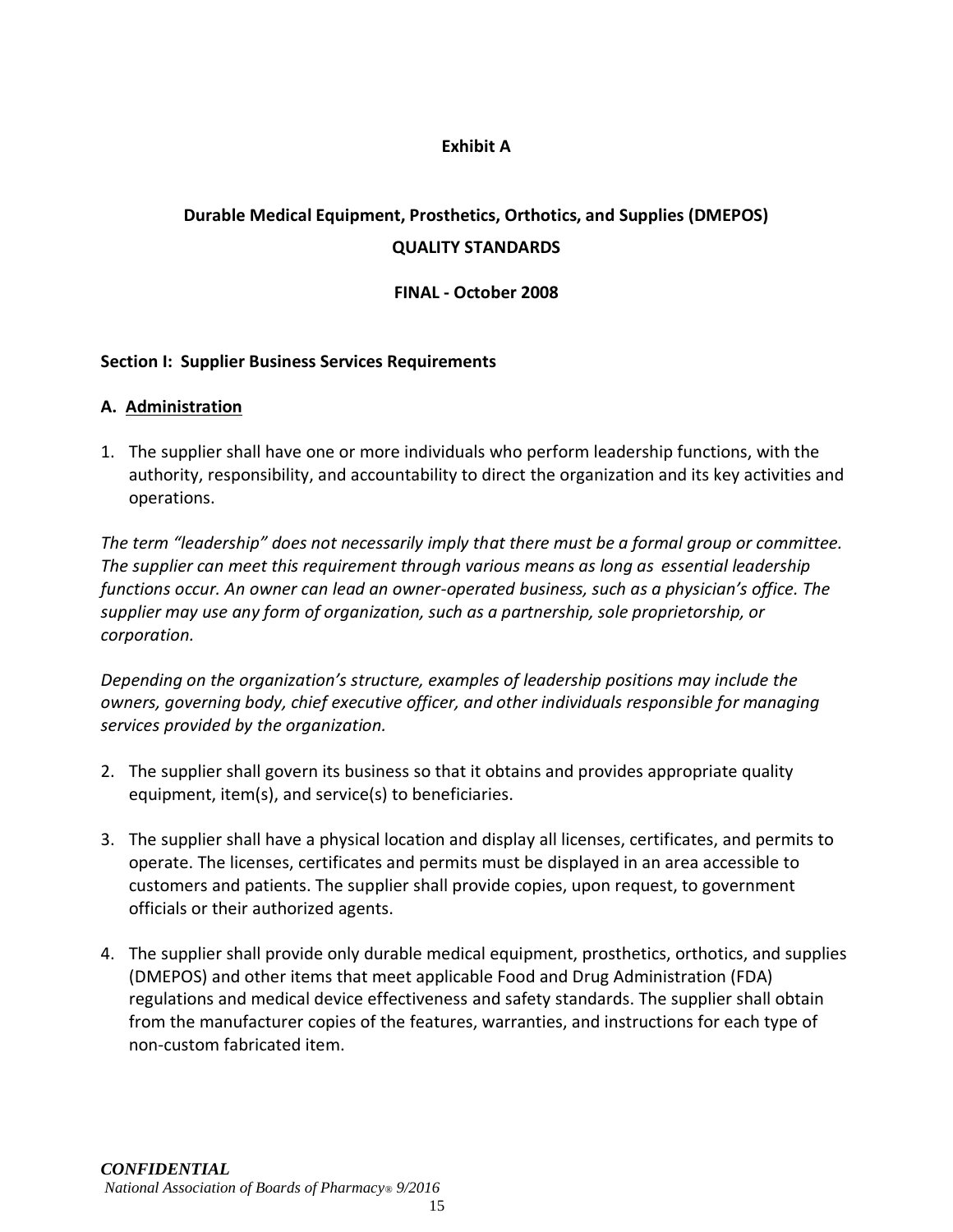- 5. The supplier shall comply with all Medicare statutes, regulations (including the disclosure of ownership and control information requirements at 42 CFR §420.201 through §420.206), manuals, program instructions, and contractor policies and articles.
- 6. The supplier shall implement business practices to prevent and control fraud, waste, and abuse by:
	- Using procedures that articulate standards of conduct to ensure the organization's compliance with applicable laws and regulations; and
	- Designating one or more individuals in leadership positions to address compliance issues.

# **B. Financial Management**

- 1. The supplier shall implement financial management practices that ensure accurate accounting and billing to beneficiaries and the Medicare program. Financial records shall be accurate, complete, current, and reflect cash or accrual base accounting practices.
- 2. The supplier shall maintain accounts that link equipment and item(s) to the beneficiary and manage revenues and expenses on an ongoing basis, as they relate to beneficiary services, including the following:
	- Reconciling charges to beneficiaries for equipment, supplies, and services with invoices, receipts, and deposits;
	- Planning to meet the needs of beneficiaries and maintain business operations by having an operating budget, as appropriate to the business's size and scope of services; and
	- Having a mechanism to track actual revenues and expenses.

# **C. Human Resources Management**

- 1. The supplier shall:
	- Implement policies and issue job descriptions that specify personnel qualifications, training, certifications/licensures where applicable, experience, and continuing education requirements consistent with the specialized equipment, items, and services it provides to beneficiaries;
	- Provide copies of such policies, job descriptions and certifications/licensures (where applicable) upon request to accreditation organizations and government officials or their authorized agents; and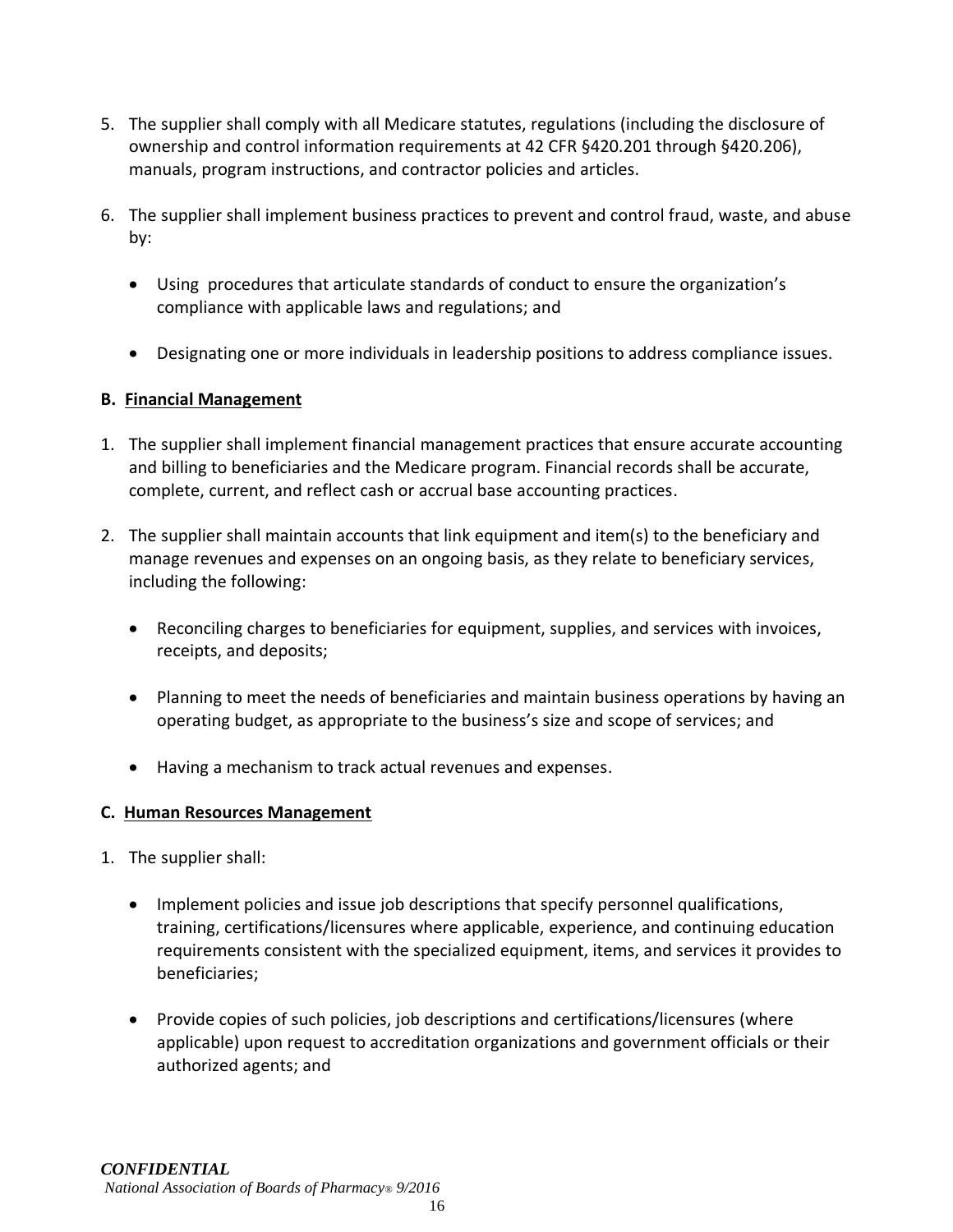- Verify and maintain copies of licenses, registrations, certifications, and competencies for personnel who provide beneficiary services.
- 2. Technical personnel shall be competent to deliver and set-up equipment, item(s) and service(s) and train beneficiaries and/or caregiver(s).
- 3. Professional personnel shall be licensed, certified, or registered and function within their scope of practice as required by the State standards under which the professional is licensed, certified or registered.

# **D. Consumer Services**

1. When providing equipment, item(s), and service(s) to beneficiaries and/or caregiver(s), the supplier shall:

- Provide clear, written or pictorial, and oral instructions related to the use, maintenance, infection control practices for, and potential hazards of equipment and/or item(s) as appropriate;
- Provide information regarding expected time frames for receipt of delivered items;
- Verify that the equipment, item(s), and service(s) were received;
- Document in the beneficiary's record the make and model number or any other identifier of any non-custom equipment and/or item(s) provided;
- Provide essential contact information for rental equipment and options for beneficiaries and/or caregiver(s) to rent or purchase equipment and/or item(s), when applicable; and
- Provide information and telephone number(s) for customer service, regular business hours, after-hours access, equipment and/or item(s) repair, and emergency coverage.

2. If the supplier cannot or will not provide the equipment, item(s) or service(s) that are prescribed for a beneficiary, the supplier shall notify the prescribing physician (for purpose of these standards, we are using this term to include other practitioners who can prescribe DMEPOS under Medicare laws and regulations) or other health care team member(s) promptly within 5 calendar days.

3. Within 5 calendar days of receiving a beneficiary's complaint, the supplier shall notify the beneficiary, using either oral, telephone, email, fax, or letter format, that it has received the complaint and is investigating. Within 14 calendar days, the supplier shall provide written notification to the beneficiary of the results of its investigation. The supplier shall maintain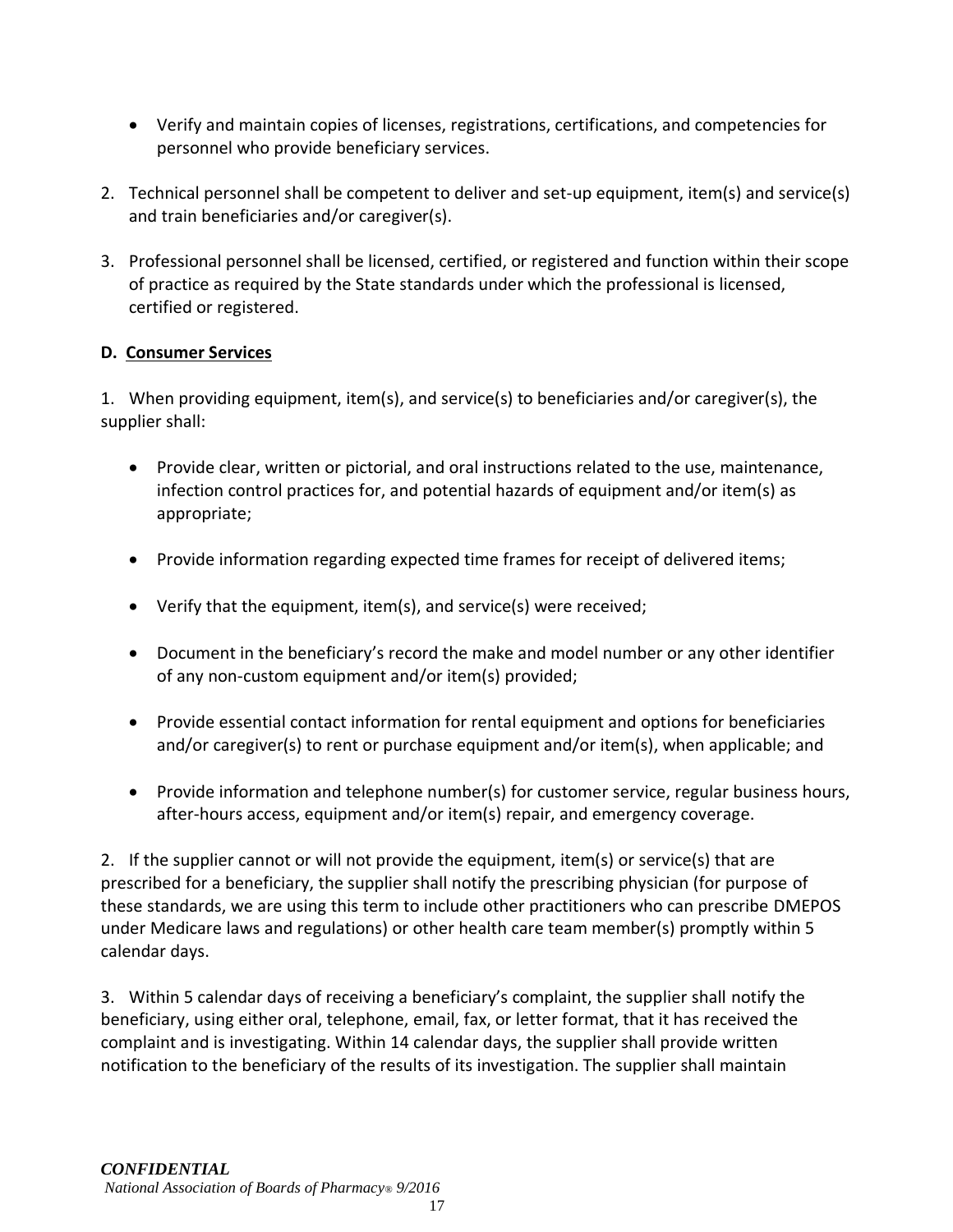documentation of all complaints received, copies of the investigations, and responses to beneficiaries.

# **E. Performance Management**

- 1. The supplier shall implement a performance management plan that measures: outcomes of consumer services, billing practices, and adverse events. The data collection may target certain aspects of services that have a potential to cause harm or injury; occur frequently (creating a greater than expected number of adjustment(s), repair(s), or replacement(s)); or require significant instruction to assure safe use and benefit of the equipment and/or item(s).
- 2. At a minimum, each supplier shall measure:
	- Beneficiary satisfaction with and complaints about product(s) and service(s);
	- Timeliness of response to beneficiary question(s), problem(s), and concern(s);
	- Impact of the supplier's business practices on the adequacy of beneficiary access to equipment, item(s), service(s), and information;
	- Frequency of billing and coding errors (eg, number of Medicare claims denied, errors the supplier finds in its own records after it has been notified of a claims denial); and
	- Adverse events to beneficiaries due to inadequate service(s) or malfunctioning equipment and/or item(s) (eg, injuries, accidents, signs and symptoms of infection, hospitalizations). This may be identified through follow-up with the prescribing physician, other health care team member(s), or the beneficiary and/or caregiver(s).

3. The supplier shall seek input from employees, customers, and referral sources when assessing the quality of its operations and services.

# **F. Product Safety**

- 1. The supplier shall:
	- Implement a program that promotes the safe use of equipment and item(s) and minimizes safety risks, infections, and hazards both for its staff and for beneficiaries;
	- Implement and maintain a plan for identifying, monitoring, and reporting (where indicated) equipment and item(s) failure, repair, and preventive maintenance provided to beneficiaries;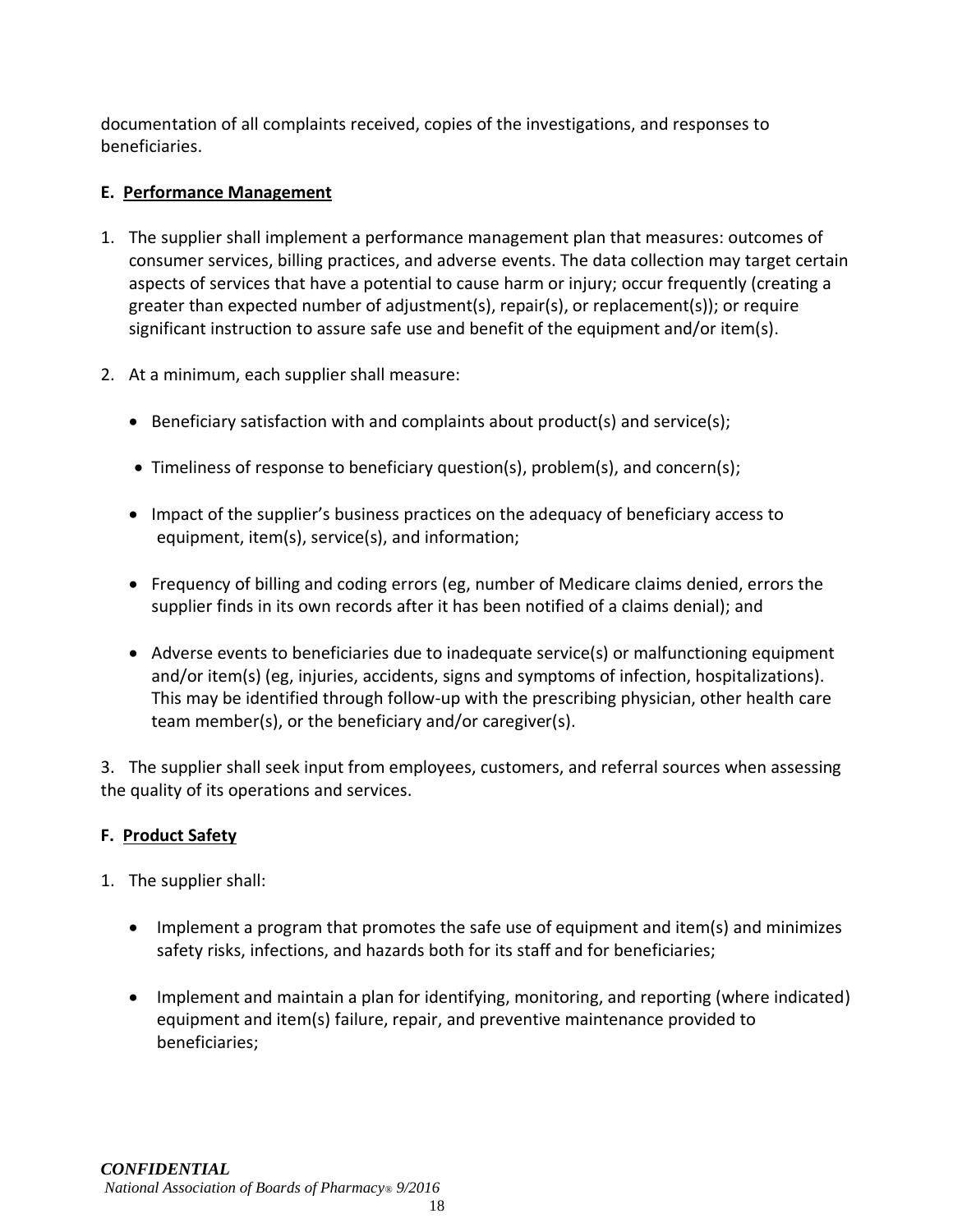- Investigate any incident, injury or infection in which DMEPOS may have contributed to the incident, injury or infection, when the supplier becomes aware. The investigation should be initiated within 24 hours after the supplier becomes aware of an incident, injury or infection resulting in a beneficiary's hospitalization or death. For other occurrences, the supplier shall investigate within 72 hours after being made aware of the incident, injury or infection. The investigation includes all necessary information, pertinent conclusions about what happened, and whether changes in system(s) or processes are needed. The supplier should consider possible links between the equipment, item(s) and service(s) furnished and the adverse event;
- Have a contingency plan that enables it to respond to emergencies and disasters or to have arrangements with alternative suppliers in the event that the supplier cannot service its own customers as the result of an emergency or disaster; and
- Verify, authenticate, and document the following prior to distributing, dispensing, or delivering products to an end-user:
- The products are not adulterated, counterfeit, suspected of being counterfeit, and have not been obtained by fraud or deceit; and
- The products are not misbranded and are appropriately labeled for their intended distribution channels.

# **G. Information Management**

The supplier shall maintain accurate, pertinent, accessible, confidential, and secure beneficiary records, in accordance with privacy and security standards of the Health Insurance Portability and Accountability Act (HIPAA) and other applicable State standards.

# **Section II: Supplier Product-Specific Service Requirements**

- 1. All DMEPOS must serve a medical purpose to be covered under the Medicare program and may require the prescribing physician to collaborate and coordinate clinical services with other health care professionals (eg, orthotists; prosthetists; occupational, physical, respiratory therapists; pedorthists).
- 2. In addition to the supplier product-specific service requirements in this section, the DMEPOS supplier shall implement the requirements stated in Appendices A through C, as applicable to its business.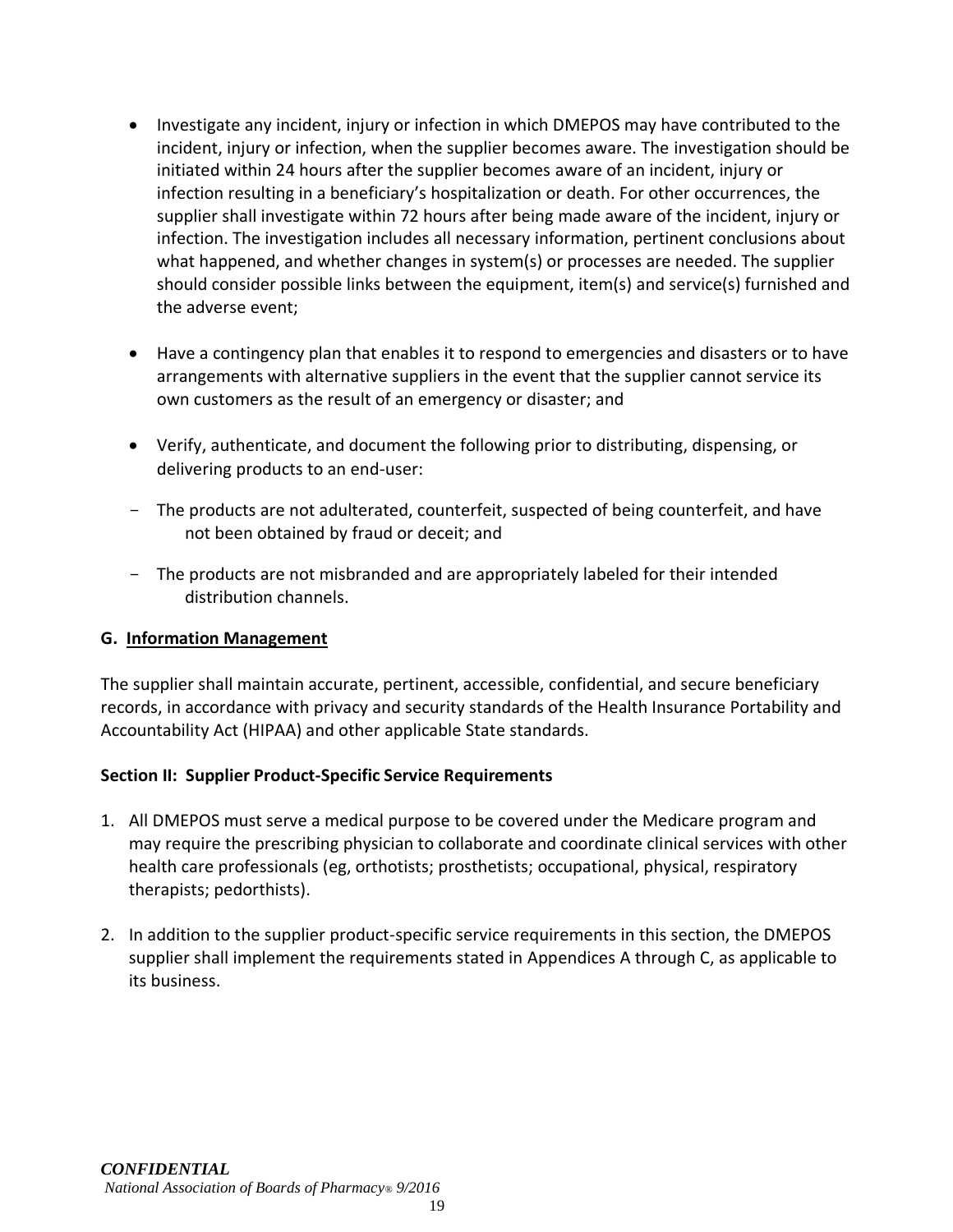# **A. Intake & Assessment**

1. The supplier shall consult with the prescribing physician as needed to confirm the order and to recommend any necessary changes, refinements, or additional evaluations to the prescribed equipment, item(s), and/or service(s).

# *Beneficiary's Record*

- 2. The supplier shall:
	- Review the beneficiary's record as appropriate and incorporate any pertinent information, related to the beneficiary's condition(s) which affect the provision of the DMEPOS and related services, or to the actual equipment, item(s) and service(s) provided, in collaboration with the prescribing physician; and
	- The DMEPOS prescription, any certificates of medical necessity (CMNs), and pertinent documentation from the beneficiary's prescribing physician shall be kept unaltered in the beneficiary's record.

# **B. Delivery & Set-up**

- 1. The supplier shall:
	- Deliver and set-up, or coordinate set-up with another supplier, all equipment and item(s) in a timely manner as agreed upon by the beneficiary and/or caregiver, supplier, and prescribing physician;
	- Provide all equipment and item(s) that are necessary to operate the equipment or item(s) and perform any further adjustments as applicable;
	- Provide, or arrange for, loaner equipment equivalent to the original equipment during any repair period except for orthotics and prosthetics; and
	- Assure that all equipment and item(s) delivered to the beneficiary is consistent with the prescribing physician's order and identified beneficiary needs, risks, and limitations of which the supplier is aware.

# **C. Training/Instruction to Beneficiary and/or Caregiver(s)**

- 1. The supplier shall, as applicable:
	- Provide, or coordinate the provision of, appropriate information related to the set-up (including preparation of enteral/parenteral nutrients), features, routine use,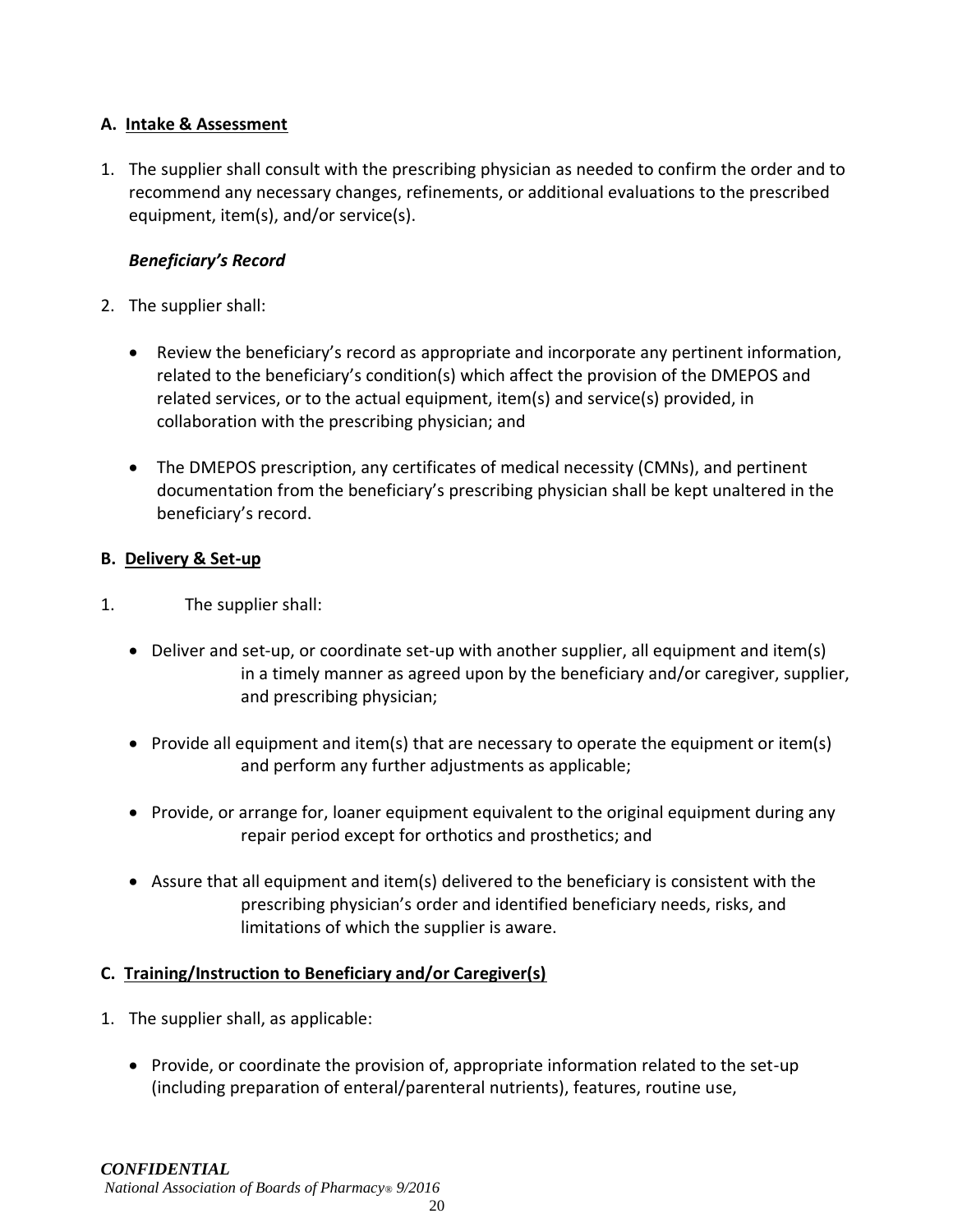troubleshooting, cleaning, infection control practices, and maintenance of all equipment and item(s) provided;

- Provide relevant information and/or instructions about infection control issues related to the use of all equipment and item(s) provided;
- For initial equipment and/or item(s) provided by mail order delivery: Verify and document in the beneficiary's record that the beneficiary and/or caregiver(s) has received training and written instructions on the use of the equipment and item(s); and
- Ensure that the beneficiary and/or caregiver(s) can use all equipment and item(s) provided safely and effectively in the settings of anticipated use.
- 2. Beneficiary and/or caregiver(s) training and instructions shall be commensurate with the risks, complexity, and manufacturer's instructions and/or specifications for the equipment and item(s). The supplier shall tailor training and instruction materials and approaches to the needs, abilities, learning preferences, and language of the beneficiary and/or caregiver(s).

# **D. Follow-up**

The supplier shall provide follow-up services to the beneficiary and/or caregiver(s), consistent with the type(s) of equipment, item(s) and service(s) provided, and recommendations from the prescribing physician or health care team member(s).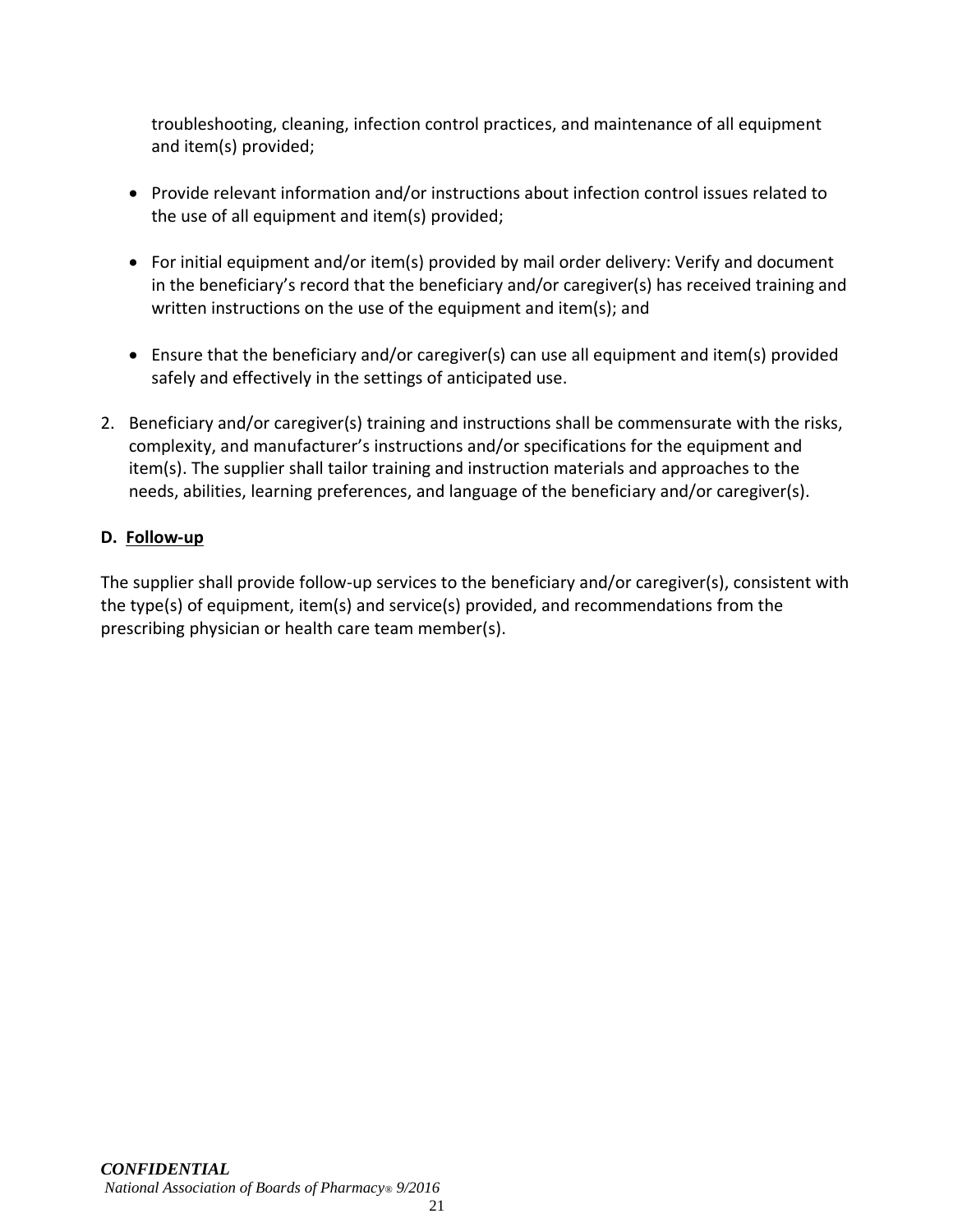### **Appendix A: Respiratory Equipment, Supplies, and Services**

- 1. Respiratory Services encompass the provision of home medical equipment and supplies (described below) that require technical and professional services.
- 2. The supplier shall provide respiratory services 24 hours a day, 7 days a week as needed by the beneficiary and/or caregiver(s).
- 3. Home medical equipment and supplies covered in this appendix include:
	- Oxygen concentrators, reservoirs, high-pressure cylinders, oxygen accessories and supplies, and oxygen conserving devices;
	- Home Invasive Mechanical Ventilators;
	- Continuous Positive Airway Pressure (CPAP) Devices;
	- Respiratory Assist Devices (RAD);
	- Intermittent Positive Pressure Breathing (IPPB) Devices; and
	- Nebulizers.

#### **A. Intake & Assessment**

Refer to Section II: Supplier Product-Specific Service Requirements.

#### **B. Delivery & Set-up**

- 1. In addition to the requirements described in Section II: Supplier Product-Specific Service Requirements, the supplier shall comply with the current version of the *American Association for Respiratory Care Practice Guidelines* listed below:
	- Oxygen Therapy in the Home or Extended Care Facility;
	- Long Term Invasive Mechanical Ventilation in the Home; and
	- IPPB.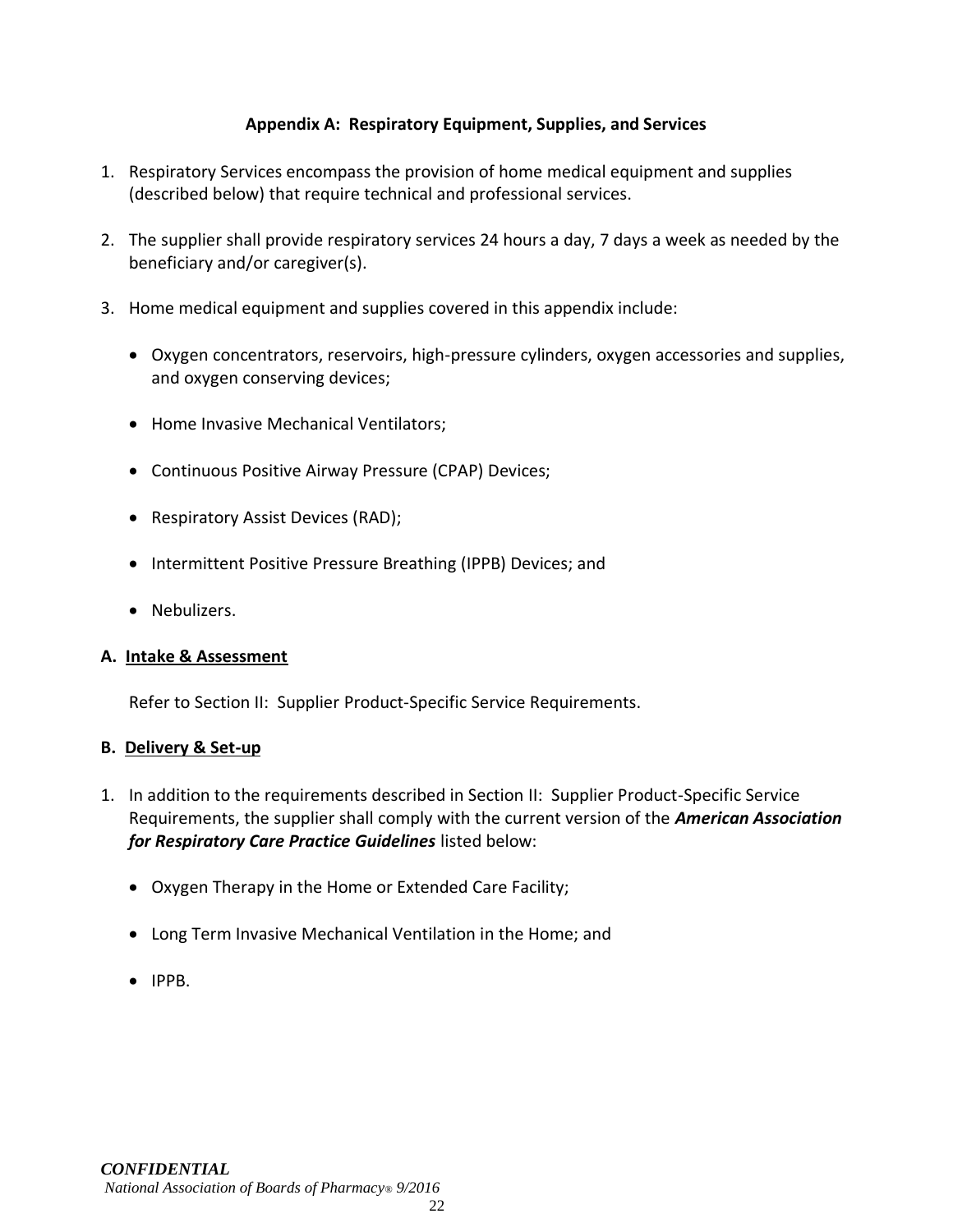# **C**. **Training/Instruction to Beneficiary and/or Caregiver(s)**

- 1. In addition to the requirements described in Section II: Supplier Product-Specific Service Requirements, the supplier shall comply and provide training to the beneficiary and/or caregiver(s) consistent with the current version of the *American Association for Respiratory Care Practice Guidelines* listed below:
	- Long Term Invasive Mechanical Ventilation in the Home;
	- Oxygen Therapy in the Home or Extended Care Facility;
	- IPPB;
	- Providing Patient and Caregiver Training; and
	- Suctioning of the Patient in the Home.

#### **D. Follow-up**

Refer to Section II: Supplier Product-Specific Service Requirements.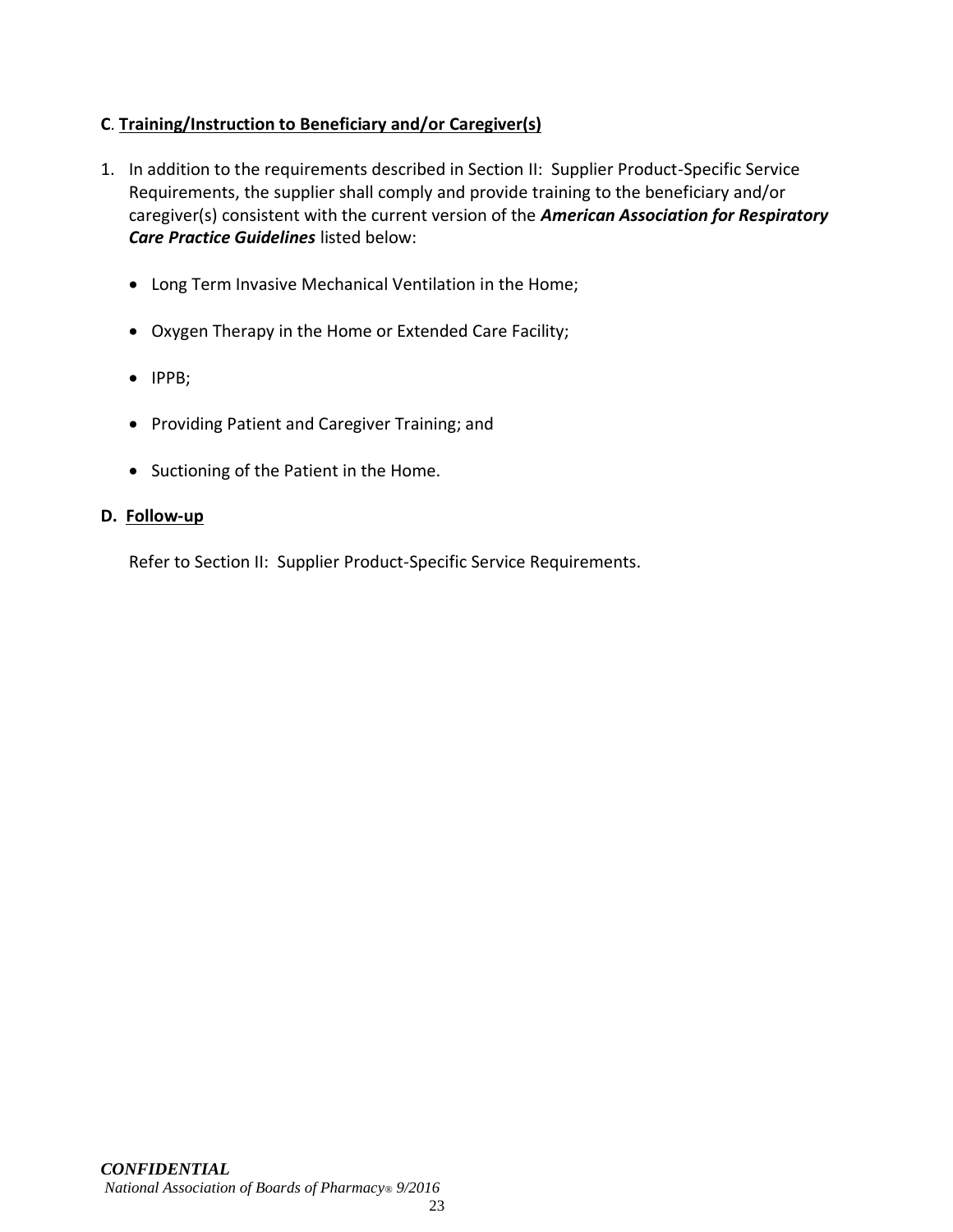# **Appendix B: Manual Wheelchairs, Power Mobility Devices, and Complex Rehabilitative Wheelchairs and Assistive Technology**

This appendix applies to Manual Wheelchairs, Power Mobility Devices (PMDs), and Complex Rehabilitative Wheelchairs and Assistive Technology. Manual wheelchairs include standard recliners, heavy-duty wheelchairs, standard lightweight wheelchairs, and hemi wheelchairs, armrests, legrests/footplates, anti-tipping devices, and other Medicare-approved accessories. PMDs include power wheelchairs and power-operated vehicles (POVs) and accessories. Complex Rehabilitative Wheelchairs are Group 2 power wheelchairs with power options, Group 3 and higher power wheelchairs and manual wheelchairs that can accommodate rehabilitative accessories and features (eg, tilt in space).

#### **I. Manual Wheelchairs**

# **A. Intake & Assessment**

In addition to Section II: Supplier Product-Specific Service Requirements, the supplier shall verify that seating, positioning, and specialty assistive technology have been evaluated and documented in the beneficiary's record.

#### **B. Delivery & Set-up**

Refer to Section II: Supplier Product-Specific Service Requirements.

# **C. Training/Instruction to Beneficiary and/or Caregiver(s)**

Refer to Section II: Supplier Product-Specific Service Requirements.

#### **D. Follow-up**

Refer to Section II: Supplier Product-Specific Service Requirements.

#### **II. Power Mobility Devices**

#### **A. Intake & Assessment**

In addition to Section II: Supplier Product-Specific Service Requirements, the supplier shall verify that seating, positioning, and specialty assistive technology have been evaluated and documented in the beneficiary's record.

# **B. Delivery & Set-up**

Refer to Section II: Supplier Product-Specific Service Requirements.

# *CONFIDENTIAL*

*National Association of Boards of Pharmacy® 9/2016*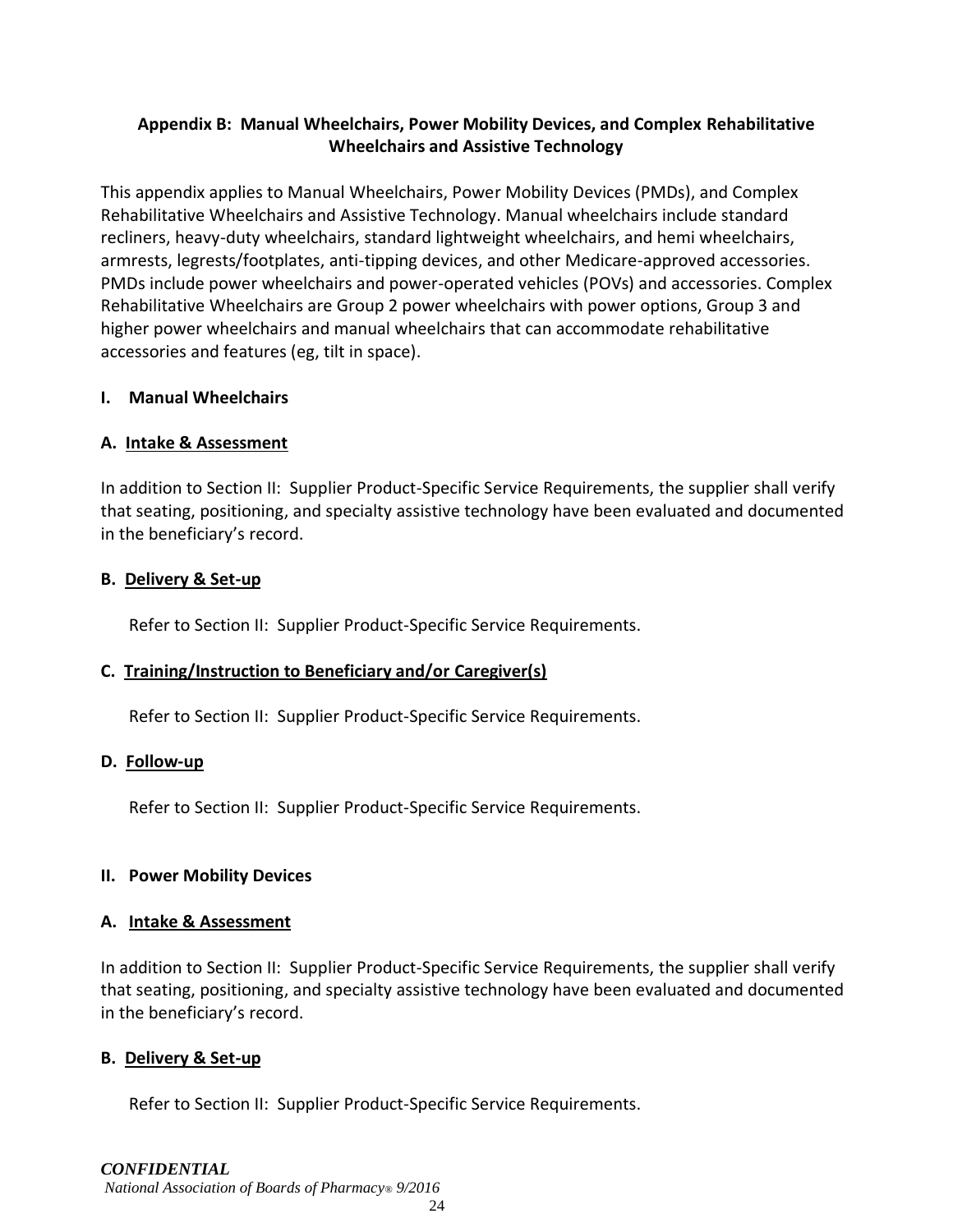# **C. Training/Instruction to Beneficiary and/or Caregiver(s)**

Refer to Section II: Supplier Product-Specific Service Requirements.

#### **D. Follow-up**

Refer to Section II: Supplier Product-Specific Service Requirements.

# **III. Complex Rehabilitative Wheelchairs and Assistive Technology**

In addition to Section II: Supplier Product-Specific Service Requirements, the supplier shall:

- 1. Employ (W-2 employee) at least one qualified individual as a Rehabilitative Technology Supplier (RTS) per location. A qualified RTS is an individual that has one of the following credentials:
	- Certified Rehabilitative Technology Supplier (CRTS);
	- Assistive Technology Supplier (ATS) (discontinued 12/31/2008);
	- Assistive Technology Practitioner (ATP) (discontinued 12/31/2008);
	- Assistive Technology Professional (ATP) (effective 1/1/2009).
- 2. The RTS shall have at least one or more *trained technicians* available to service each location appropriately depending on the size and scope of its business. A trained technician is identified by the following:
	- Factory trained by manufacturers of the products supplied by the company;
	- Experienced in the field of Rehabilitative Technology, (eg, on the job training, familiarity with rehabilitative clients, products and services);
	- Completed at least 10 hours annually of continuing education specific to Rehabilitative Technology; and
	- Able to program and repair sophisticated electronics associated with power wheelchairs, alternative drive controls, and power seating systems.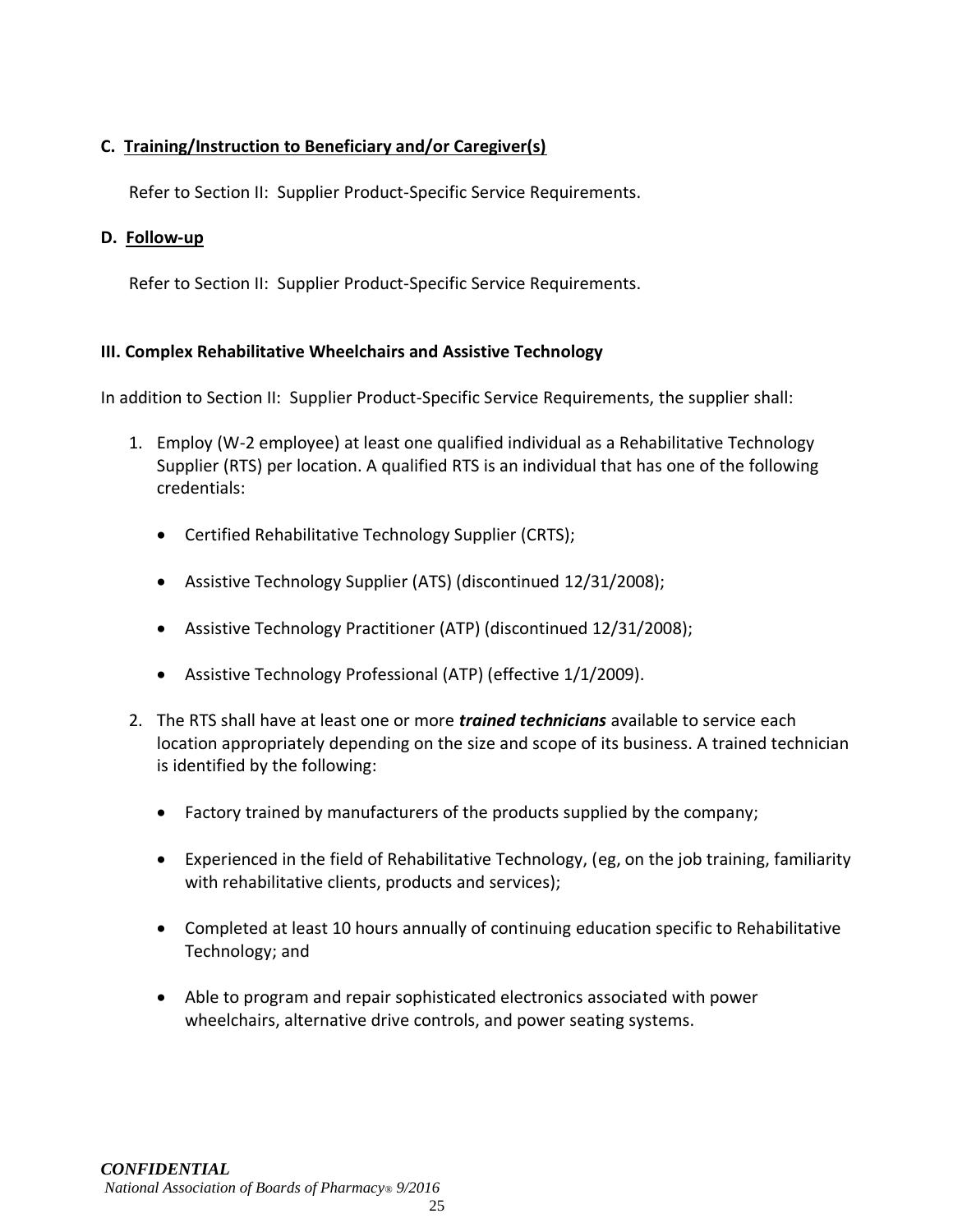- 3. The RTS shall:
	- Coordinate services with the prescribing physician to conduct face-to-face evaluations of the beneficiary in an appropriate setting and include input from other members of the health care team (eg, PT, OT);
	- Provide the beneficiary with appropriate equipment for trial and simulation, when necessary;
	- Maintain in the beneficiary's record all of the information obtained during the assessment; and
	- Implement procedures for assembly and set-up of equipment as well as a process to verify that the final product meets the specifications of the original product recommendation approved by the prescribing physician.
- 4. If beneficiaries are evaluated in the supplier's facility, the supplier shall:
	- Provide the beneficiary private, clean, and safe rooms appropriate for fittings and evaluations; and
	- Maintain a repair shop located in the facility or in close proximity or easily accessible from another location of the supplier, as well as an area appropriate for assembly and modification of products.

#### **A. Intake & Assessment**

In addition to Section II: Supplier Product-Specific Service Requirements, the supplier shall verify that seating, positioning, and specialty assistive technology have been evaluated and documented in the beneficiary's record.

#### **B. Delivery & Set-up**

Refer to Section II: Supplier Product-Specific Service Requirements.

#### **C. Training/Instruction to Beneficiary and/or Caregiver(s)**

Refer to Section II: Supplier Product-Specific Service Requirements.

#### **D. Follow-up**

Refer to Section II: Supplier Product-Specific Service Requirements.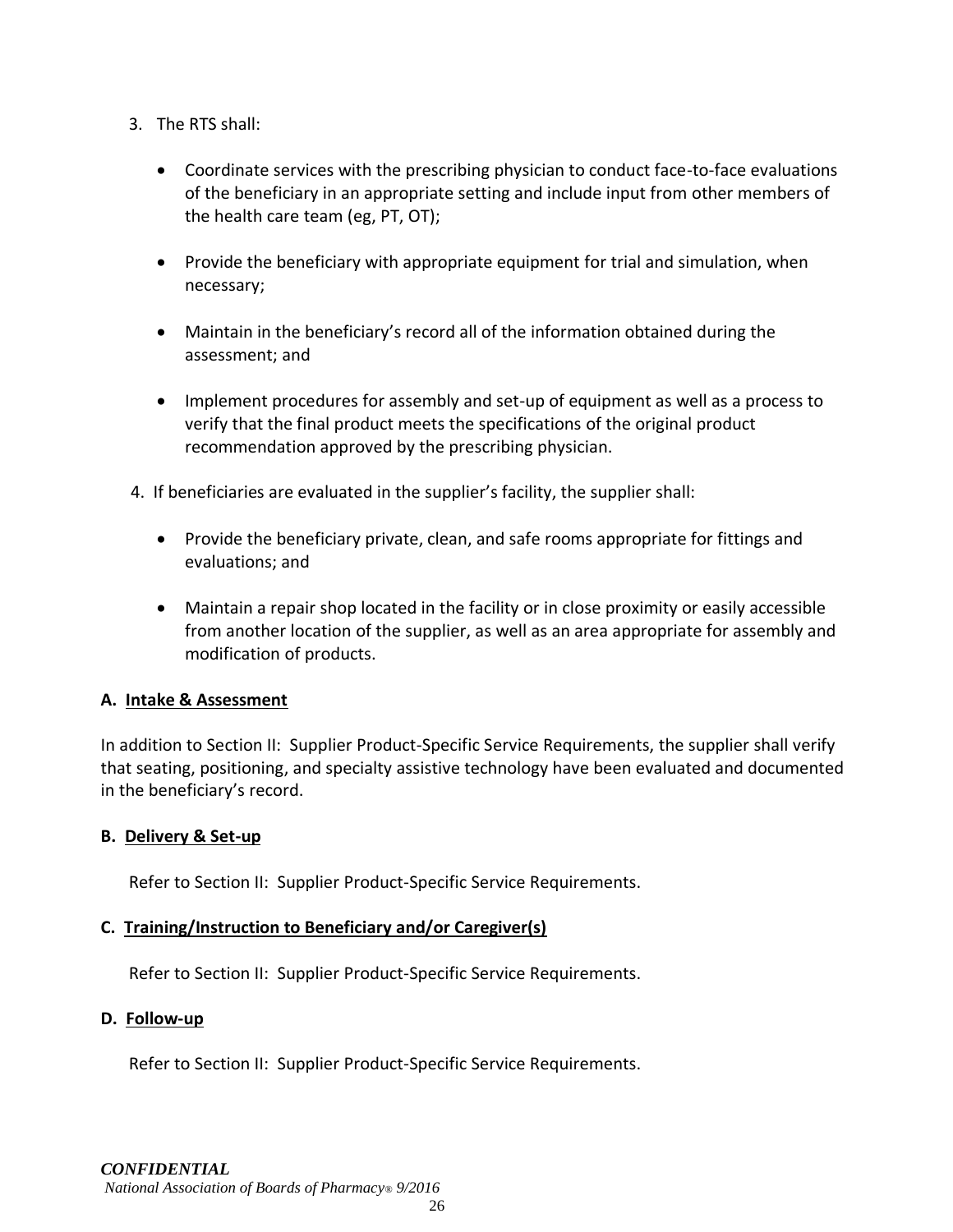# **Appendix C: Custom-Fabricated and Custom-Fitted Orthoses, Prosthetic Devices, External Breast Prostheses, Therapeutic Shoes and Inserts, and their Accessories and Supplies; Custom-Made Somatic, Ocular, and Facial Prostheses**

The supplier shall be trained in a broad range of treatment options to ensure that the item(s) prescribed is/are optimal for the beneficiary's condition. The provision of custom fabricated or custom fitted devices (ie, other than off-the-shelf items) requires access to a facility with the equipment necessary to fulfill the supplier's responsibility to provide follow-up treatment, including modification, adjustment, maintenance, and repair of the item(s). Individuals supplying the item(s) set out in this appendix must possess specialized education, training, and experience in fitting, and certification and/or licensing.

#### **Definition of Terms**

The terms below are used to describe the types of devices referred to in this appendix.

- 1. **Custom Fabricated:** A custom-fabricated item is one that is individually made for a specific patient. No other patient would be able to use this item. A custom-fabricated item is a device which is fabricated based on clinically derived and rectified castings, tracings, measurements, and/or other images (such as x-rays) of the body part. The fabrication may involve using calculations, templates and components. This process requires the use of basic materials including, but not limited to plastic, metal, leather or cloth in the form of uncut or unshaped sheets, bars, or other basic forms and involves substantial work such as vacuum forming, cutting, bending, molding, sewing, drilling and finishing prior to fitting on the patient.
- 2. **Molded-to-Patient-Model:** A *particular type* of custom-fabricated device in which either: a) An impression (usually by means of a plaster, or fiberglass cast) of the specific body part is made directly on the patient, and this impression is then used to make a positive model of the body part from which the final product is crafted; or b) A digital image of the patient's body part is made using computer-aided design and computer-aided manufacturing (CAD-CAM) systems software. This technology includes specialized probes/digitizers and scanners that create a computerized positive model and then direct milling equipment to carve a positive model. The device is then individually fabricated and molded over the positive model of the patient.
- 3. **Positive Model of the Patient:** a) Molded to patient model is a negative impression taken of the patient's body member and a positive model rectification is constructed; or b) CAD-CAM system, by use of digitizers, transmits surface contour data to software that the practitioner uses to rectify or modify the model on the computer screen. The data depicting the modified shape is electronically transmitted to a commercial milling machine that carves the rectified model; or c) Direct formed model is one in which the patient serves as the positive model. The device is constructed over the model of the patient and is then fabricated to the patient. The completed custom fabrication is checked and all necessary adjustments are made.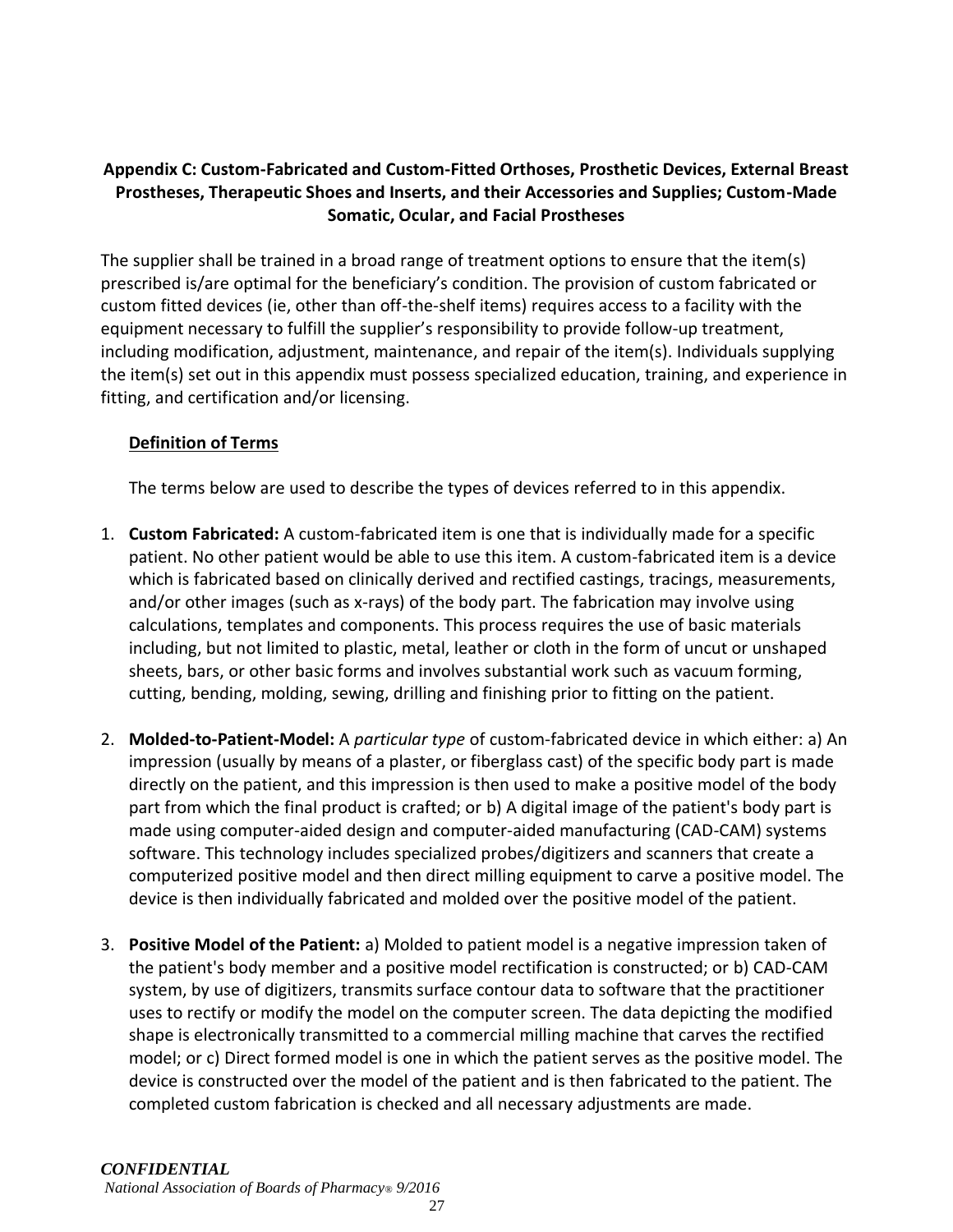- 4. **Custom Fitted:** A prefabricated device, which is manufactured in quantity without a specific patient in mind. The device may or may not be supplied as a kit that requires some assembly and/or fitting and adjustment, or a device that must be trimmed, bent, molded (with or without heat), or otherwise modified by an individual with expertise in customizing the item to fit and be used by a specific patient.
- 5. **Prosthetic Devices:** Devices (other than dental) which replace all or part of an internal body organ (including contiguous tissue), or replace all or part of the function of a permanently inoperative or malfunctioning internal body organ. This does not require a determination that there is no possibility that the patient's condition may improve sometime in the future. If the medical record, including the judgment of the attending physician, indicates the condition is of long and indefinite duration, the test of permanence is considered met. (Refer to Section 120 of Chapter 15 of the Medicare Benefit Policy Manual.)
- 6. **Orthotic Devices:** Rigid and semi-rigid devices used for the purpose of supporting a weak or deformed body member or restricting or eliminating motion in a diseased or injured part of the body.
- 7. **Ocular Prostheses**: Custom-fabricated ocular prostheses that replace the globe of the eye or cover the existing unsightly eye as a result of traumatic injury, disease and/or ablative surgery, or congenital malformation. Custom-made eye prostheses include conformers, scleral shells, and ocular prostheses that fit within the natural socket tissue and eyelids, as well as the custom-made ocular prosthesis component that is integrated into an orbital, upper facial, or hemi-facial prosthesis.
- 8. **Facial Prostheses:** Custom-fabricated prosthetic restoration of the face including auricular, nasal, mid-facial, orbital (including ocular), upper facial, hemi-facial, partial facial, nasal septal, and other areas of the face disfigured by traumatic injury, disease and/or ablative surgery, or congenital malformation.
- 9. **Somatic Prostheses:** Custom-fabricated somatic prostheses replace areas of the human body not included under definitions of facial and ocular prosthetics, but require visual and functional integration in order to be acceptable. Somatic prosthetics typically include finger, thumb, partial hand, hand, and toe disfigured by traumatic injury, disease and/or ablative surgery, or congenital malformation.
- 10. **External Breast Prostheses:** Prefabricated or custom-fabricated forms, bras, and sleeves. (Refer to Section 120 of Chapter 15 of the Medicare Benefit Policy Manual.)
- 11. **Off-The-Shelf Orthoses**: Orthoses which requires minimal self-adjustment for appropriate use and do not require expertise in trimming, bending, molding, assembling, or customizing to fit the beneficiary. Appendix C does not apply to off-the-shelf orthotics. (Refer to 42 CFR, section §414.402.)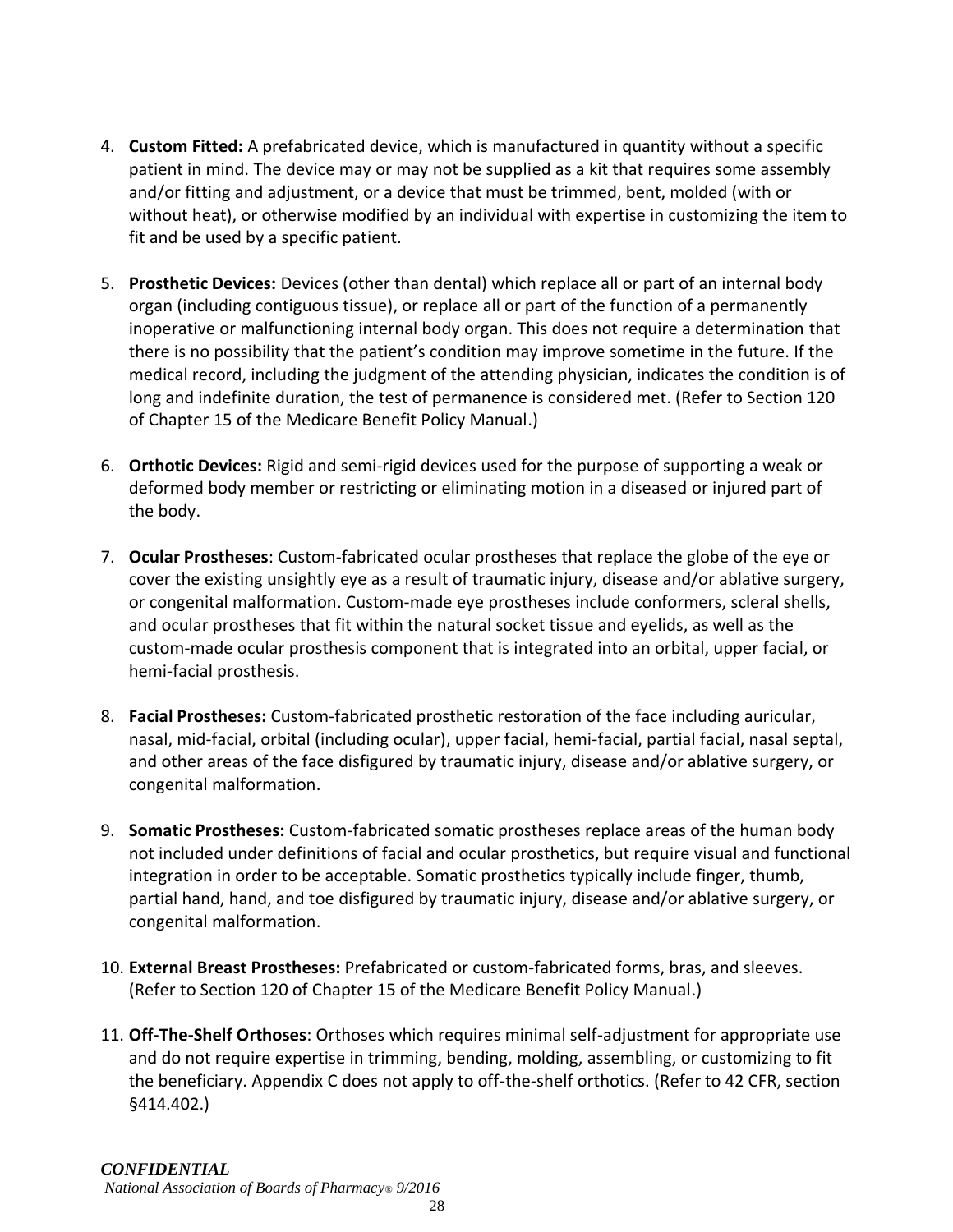12. **Therapeutic Shoes and Inserts:** Includes depth or custom-molded shoes along with inserts for individuals with diabetes. (Refer to Section 140 of Chapter 15 of the Medicare Benefit Policy Manual.)

#### **a. Custom-Molded Shoes:**

- Are constructed over a positive model of the patient's foot;
- Are made from leather or other suitable material of equal quality;
- Have removable inserts that can be altered or replaced as the patient's condition warrants; and
- Have some form of shoe closure.

#### **b. Depth Shoes:**

- Have a full length, heel-to-toe filler that, when removed, provides a minimum of 3/16 inch of additional depth used to accommodate custom-molded or customized inserts;
- Are made from leather or other suitable material of equal quality;
- Have some form of shoe closure; and
- Are available in full and half sizes with a minimum of three widths so that the sole is graded to the size and width of the upper portions of the shoes according to the American standard last sizing schedule or its equivalent. (The American standard last sizing schedule is the numerical shoe sizing system used for shoes sold in the United States.)

#### **c. Inserts:**

• Are total contact, multiple density, removable inlays that are directly molded to the patient's foot or a model of the patient's foot and that are made of a suitable material with regard to the patient's condition.

#### **A. Intake & Assessment**

In addition to Section II: Supplier Product-Specific Service Requirements, the supplier shall:

• Assess the beneficiary's need for and use of the orthoses/prostheses (eg, comprehensive history, pertinent medical history (including allergies to materials), skin condition, diagnosis, previous use of an orthoses/prostheses, results of diagnostic evaluations, beneficiary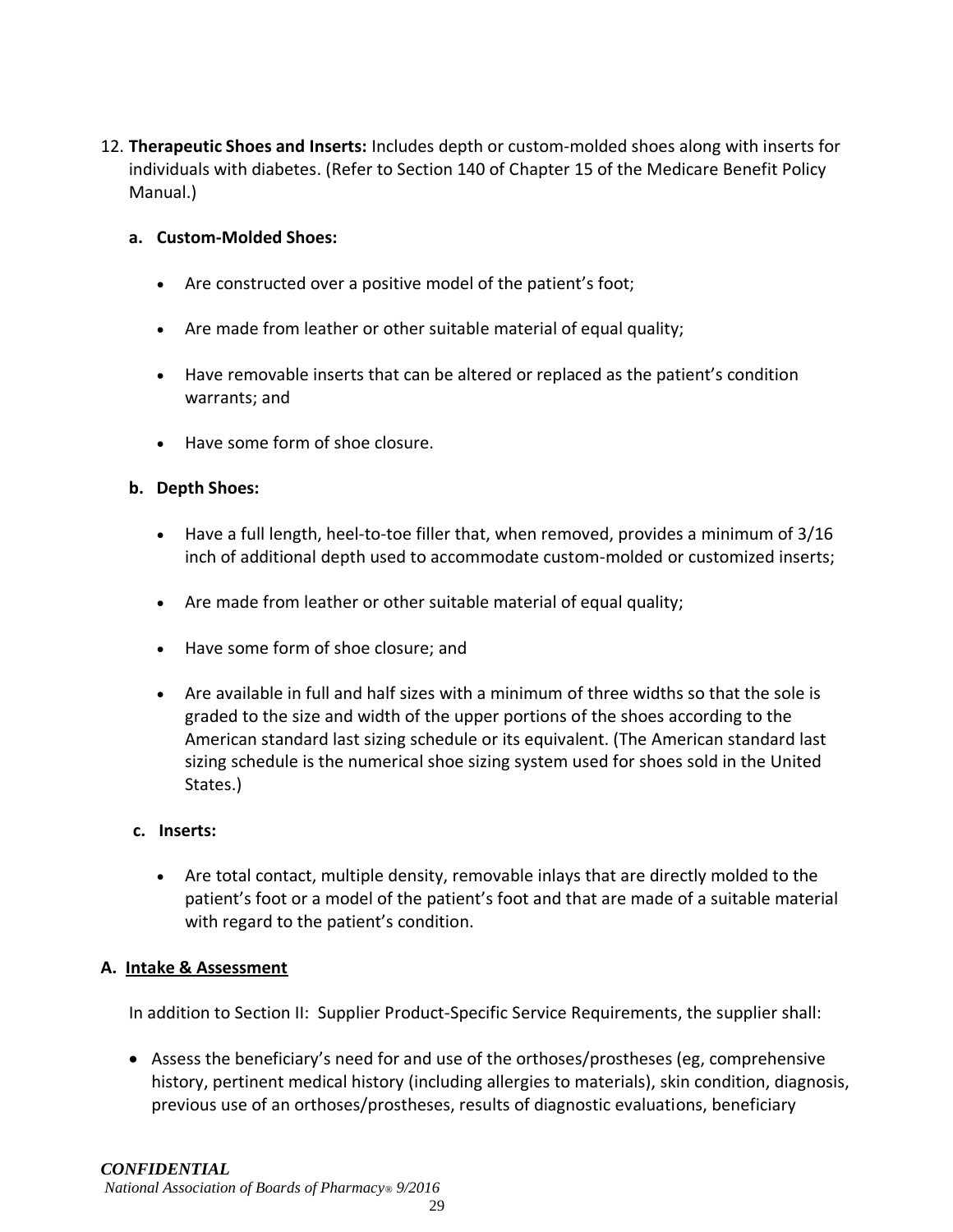expectations, pre-treatment photographic documentation (when appropriate);

- Determine the appropriate orthoses/prostheses and specifications based on beneficiary need for use of the orthoses/prostheses to ensure optimum therapeutic benefits and appropriate strength, durability, and function as required for the beneficiary;
- Formulate a treatment plan that is consistent with the prescribing physician's dispensing order and/or the written plan of care, in accordance with Medicare rules, and consult the physician when appropriate;
- Perform an in person diagnosis-specific functional clinical examination as related to the beneficiary's use and need of the orthoses/prostheses (eg, sensory function, range of motion, joint stability, skin condition (integrity, color, and temperature), presence of edema and/or wounds, vascularity, pain, manual muscle testing, compliance, cognitive ability, and medical history);
- Establish goals and expected outcomes of the beneficiary's use of the orthoses/prostheses (eg, reduce pain, increase comfort, enhance function and independence, provide joint stability, prevent deformity, increase range of motion, address cosmetic issues, and/or promote healing) with feedback from the beneficiary and/or prescribing physician as necessary to determine the appropriateness of the orthoses/prostheses;
- Communicate to the beneficiary and/or caregiver(s) and prescribing physician the recommended treatment plan, including disclosure of potential risk, benefits, precautions, the procedures for repairing, replacing, and/or adjusting the device or item(s), and the estimated time involved in the process;
- Assess the orthoses/prostheses for structural safety and ensure that manufacturer guidelines are followed prior to face-to-face fitting/delivery (eg, beneficiary weight limits, ensuring that closures work properly and do not demonstrate defects); and
- Ensure the treatment plan is consistent with the prescribing physician's dispensing order.

# **B. Delivery & Set-up**

Not applicable to this appendix.

# **C. Training/Instruction to Beneficiary and/or Caregiver(s)**

In addition to Section II: Supplier Product-Specific Service Requirements, the supplier shall:

• Provide instructions to the beneficiary and/or caregiver(s) for the specific orthoses, prostheses, or therapeutic shoe/inserts as follows: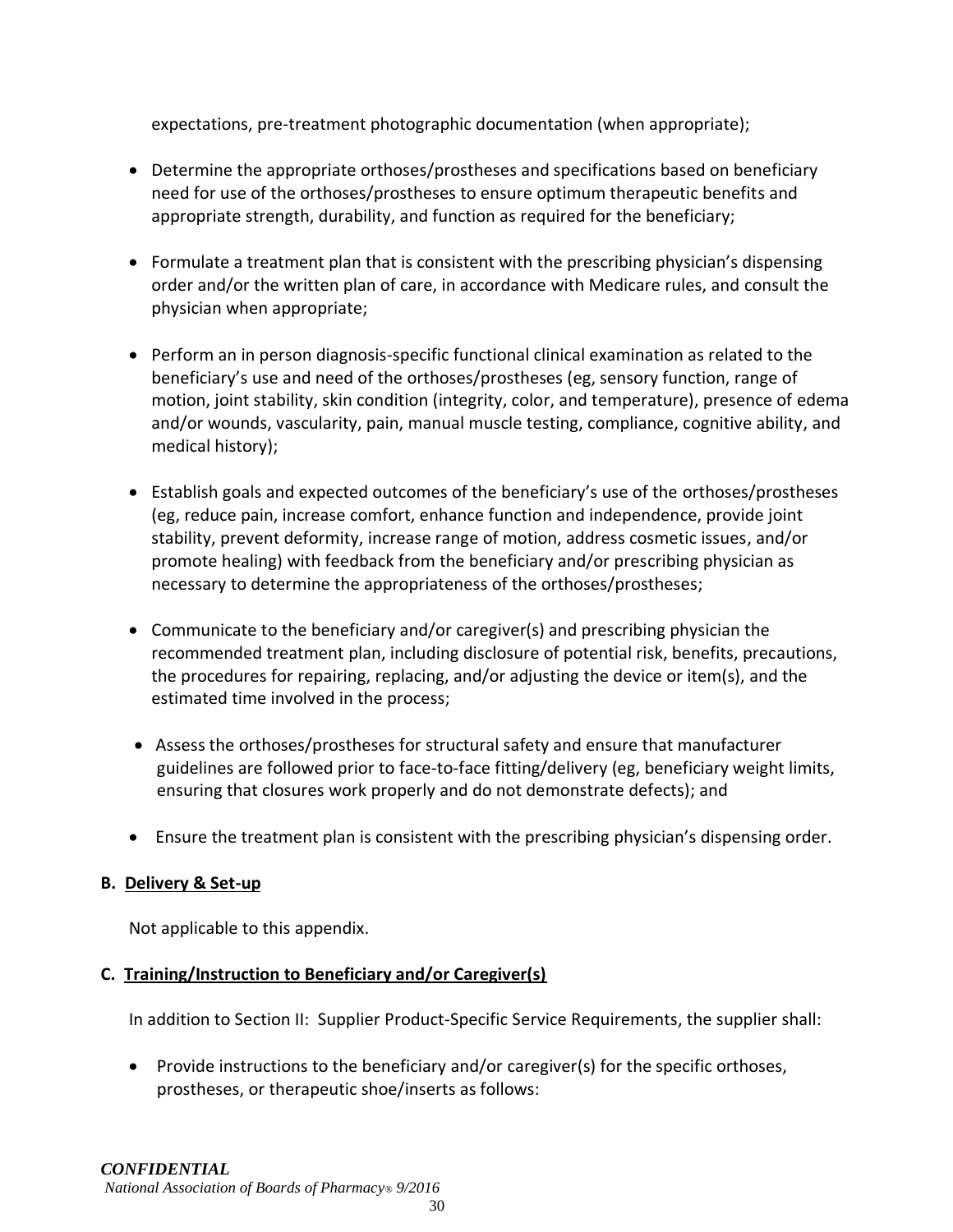- How to use, maintain, and clean the orthoses/prostheses (eg, wearing schedules, therapy, residual limb hygiene, other pertinent instructions);
- How to don and doff the orthoses/prostheses, including how to adjust closures for proper fit;
- How to inspect the skin for pressure areas, redness, irritation, skin breakdown, pain, or edema;
- How to utilize an appropriate interface (eg, stockinettes, socks, gloves, shoes) to accommodate the orthoses/prostheses where appropriate;
- How to report any problems related to the orthoses/prostheses to the supplier or the prescribing physician if changes are noted (eg, changes in skin condition, heightened pain, increase in edema, wound concerns, changes in general health, height, weight, or intolerance to wearing the orthoses/prostheses as applicable);
- How to schedule follow-up appointments as necessary; and
- How to establish an appropriate "wear schedule" and schedule for tolerance of the orthoses/prostheses.
- Provide necessary supplies (eg, adhesives, solvents, lubricants) to attach, maintain, and clean the items, as applicable, and information about how to subsequently obtain necessary supplies; and
- Refer the beneficiary back to the prescribing physician as necessary for intervention beyond the supplier's scope of practice.

# **D. Follow-up**

In addition to Section II: Supplier Product-Specific Service Requirements, the supplier shall:

- Have access to a facility with the equipment necessary to provide follow-up treatment and fabrication/modification of the specific orthoses/prostheses;
- Review recommended maintenance with the beneficiary and/or caregiver(s);
- Solicit feedback from the beneficiary and/or caregiver and prescribing physician as necessary to determine the effectiveness of the orthoses/prostheses (eg, wear schedule/tolerance, comfort, perceived benefits/detriments, ability to don and doff, proper usage and function, overall beneficiary satisfaction);
- Review and make changes to the treatment plan based on the beneficiary's current medical condition;
- Continue to assist the beneficiary until the orthoses/prostheses reaches the optimal level of fit and function consistent with the treatment plan; and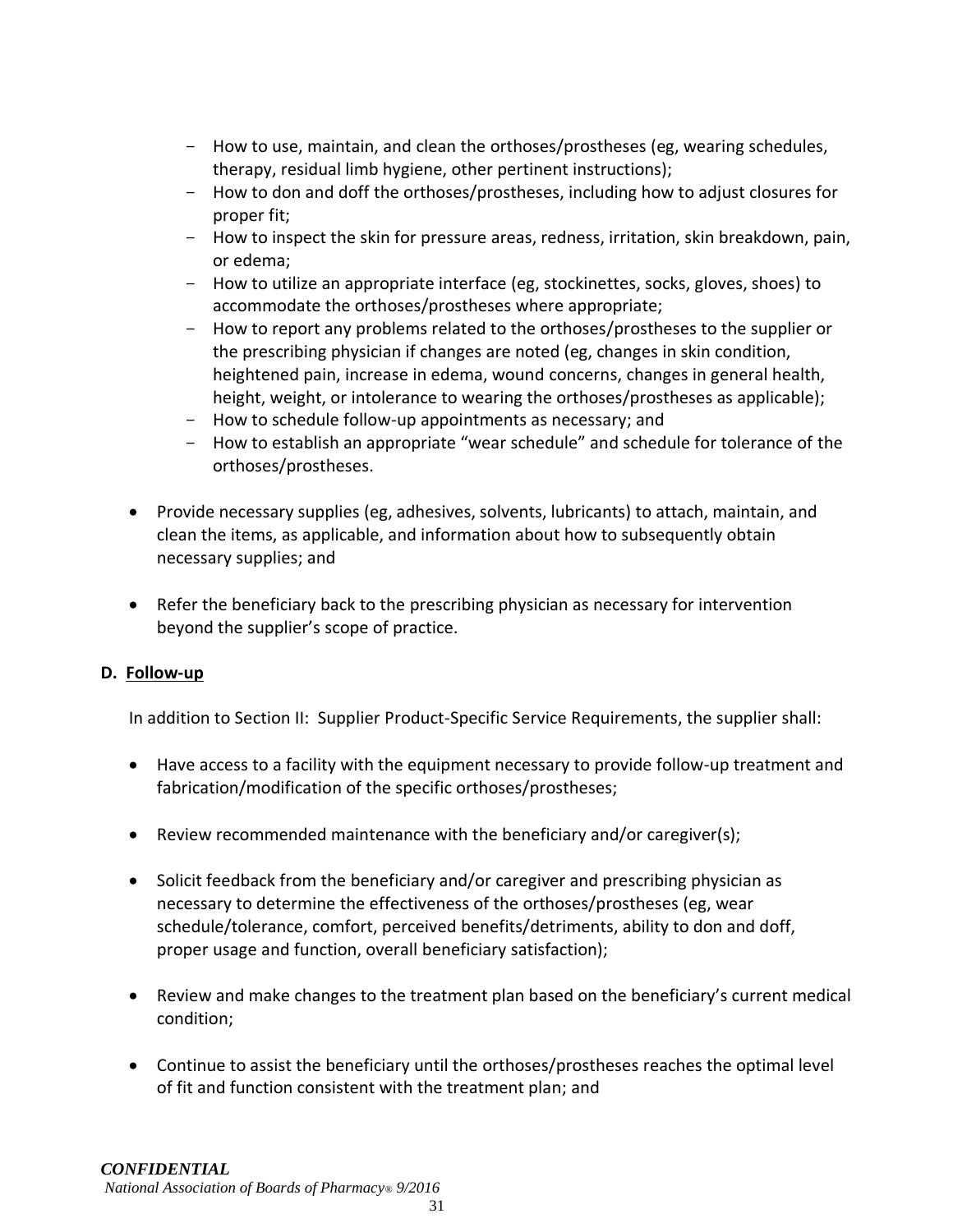• Provide appropriate beneficiary follow-up treatment consistent with the types of orthoses/prostheses or therapeutic shoe/inserts provided, the beneficiary's diagnosis, specific care rendered, and recommendations.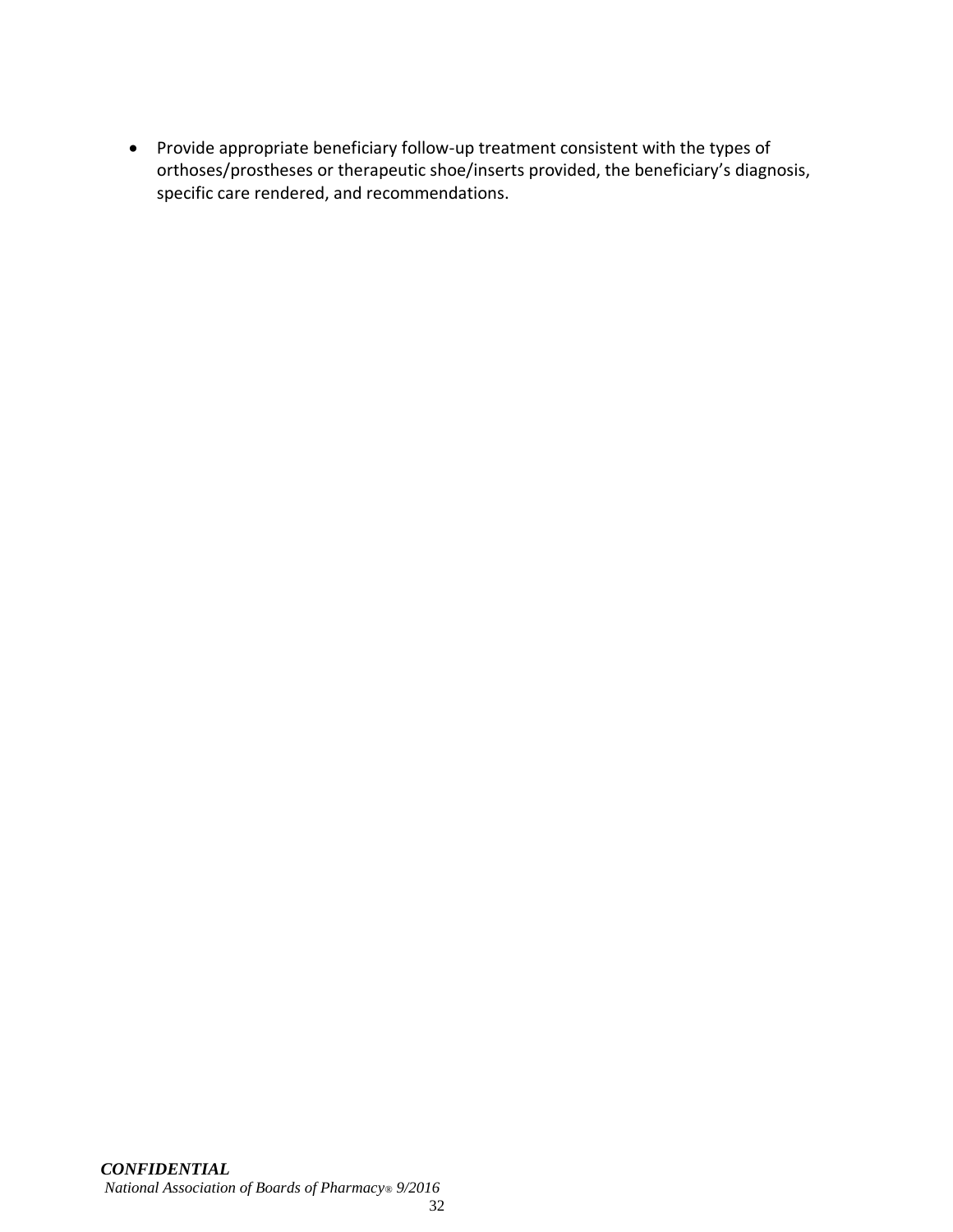#### **Exhibit B**

# **Fee Schedule**

| <b>Single Pharmacy</b>                          |         |
|-------------------------------------------------|---------|
|                                                 |         |
| <b>Application Submittal Fee</b>                | \$1,250 |
| <b>NABP Survey Fee</b>                          | \$1,500 |
| <b>NABP Survey Travel Fee</b>                   | \$500   |
| Annual Accreditation Participation Fee (Year 1) | \$125   |
| Annual Accreditation Participation Fee (Year 2) | \$125   |
| Annual Accreditation Participation Fee (Year 3) | \$125   |
|                                                 |         |
| Total 3-year cost                               |         |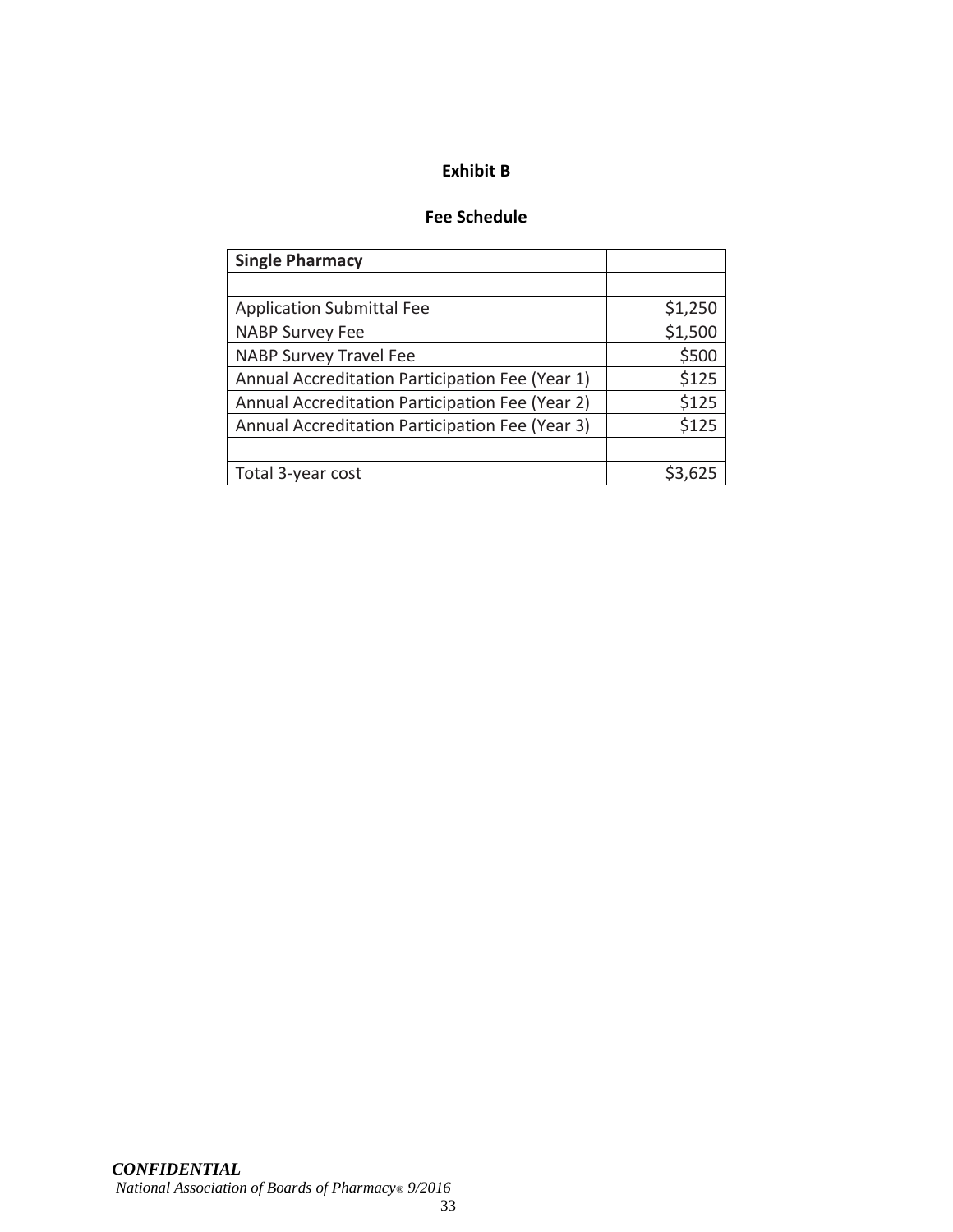# **Exhibit C**

# **Appeal Procedure**

### **Purpose**

This procedure sets forth the process for DMEPOS suppliers to appeal the NABP decision to either deny or remove accreditation.

# **Procedure**

1. In the event that NABP shall deny initial accreditation to a DMEPOS supplier or shall remove such accreditation from a DMEPOS supplier, the DMEPOS supplier may appeal the decision of NABP.

2. In the case of removal, the DMEPOS accredited supplier shall not retain its DMEPOS accreditation, and shall be deemed unaccredited while the matter is under appeal.

3. Provided all fees and expenses invoiced by NABP have been paid, the DMEPOS supplier may file a written Notice of Appeal with the Executive Director/Secretary of NABP within 21 days of the date of the notice of denial or removal. Such Notice of Appeal shall set forth the specific facts supporting the grounds on which the appeal is based.

4. Payment must be submitted with the Notice of Appeal to be applied to the costs incurred by convening the DMEPOS Appellate Commission, which will hear the appeal.

5. NABP shall immediately convene the DMEPOS Appellate Commission; this consists of three independent panelists knowledgeable in DMEPOS activities and appointed by NABP.

6. The appealing party may request an audit of its compliance with the DMEPOS Accreditation Program Criteria. If the appealing party requests an audit an additional fee, equivalent to the then existing survey fee, shall be submitted and will be applied to the costs of performing the audit. The audit shall be conducted by surveyors who were not involved in the initial survey and at the appealing party's expense. A written report of the audit findings will be provided to: 1) the appealing party; 2) NABP; and 3) members of the Appellate Commission. The time requirements hereinafter set forth shall be deemed to commence after the requested audit has been concluded.

7. Unless otherwise agreed by the parties, the Appellate Commission shall set a date, time, and place for a hearing on the appeal not more than 60 days from the date of the receipt of the notice of appeal, or the date after the audit is concluded under paragraph (6) above, whichever may be applicable.